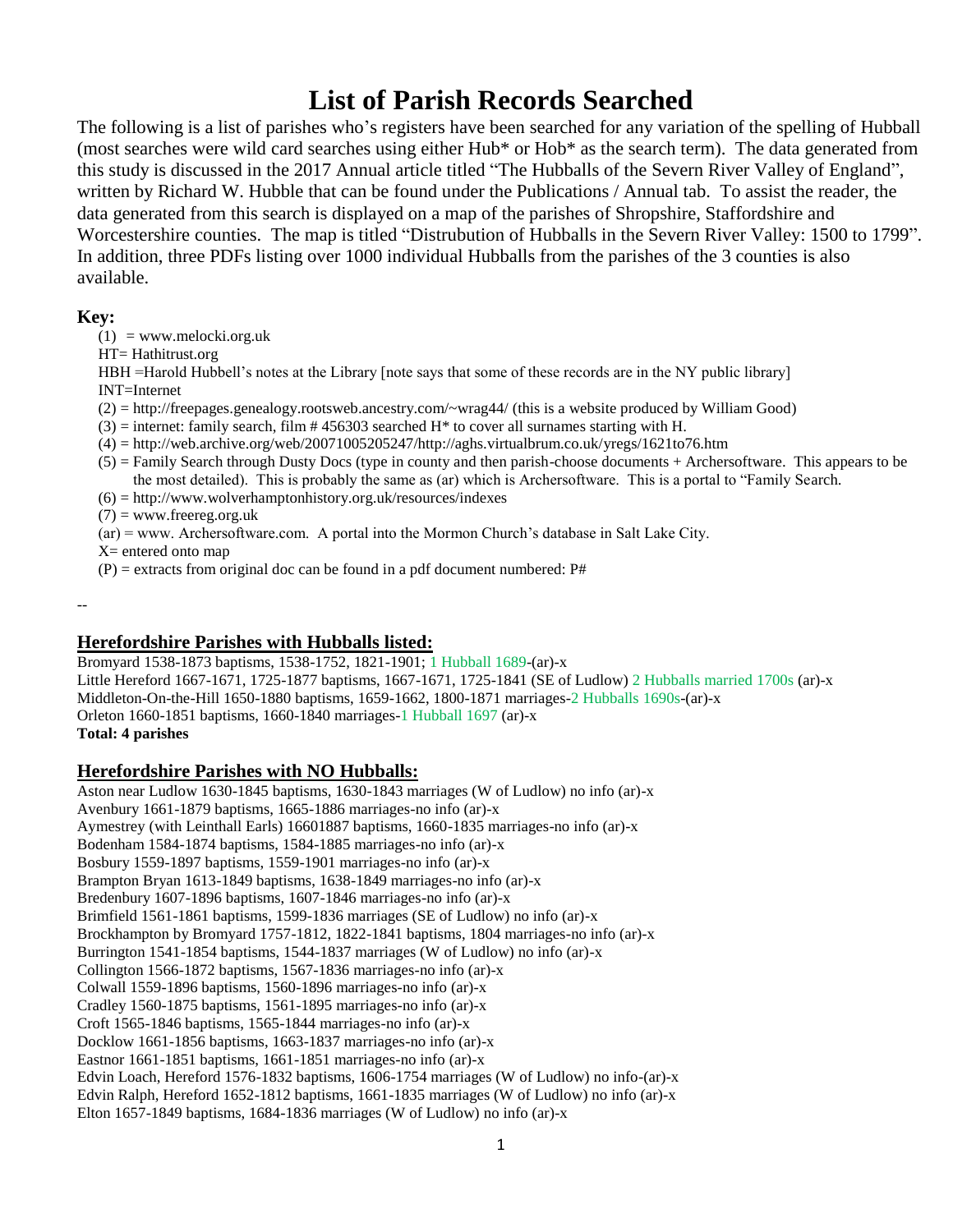Eye 1573-1878 baptisms, 1573-1837 marriages-no info (ar)-x Eyton 1682-1849 baptisms, 1713-1844 marriages-no info (ar)-x Grendon Bishop 1660-1879 baptisms, 1665-1884 marriages-no info (ar)-x Hatfield 1615-1877 baptisms, 1617-1873 marriages-no info (ar)-x Humber 1660-1867 baptisms, 1661-1846 marriages-no info (ar)-x Kimbolton 1565-1875 baptisms, 1565-1837 marriages-no info (ar)-x Kingsland 1548-1879 baptisms, 1539-1895 marriages-no info (ar)-x Kinnersley-see Shropshire-off of map in Herefordshire Kinsham 1663-1838 marriages-no info (ar)-x Knockin parish-see Shropshire-not on map Laysters (Leysters) 1660-1874 baptisms, 1638-1848 marriages-no info (ar)-x Ledbury 1556-1577, 1638-1860 baptisms, 1556-1576 1661-1849 marriages-no info-(ar)-x Leinthall Starkes 1660-1869 baptisms, 1742-1753 marriages-no info (ar)-x Leintwardine 1862-1872 baptisms, 1754-1885 marriages-no info (ar)-x Leominster 1660-1885 baptisms, 1661-1847 marriages-no info (ar)-x Lingen 1660-1875 baptisms, 1660-1837 marriages-no info (ar)-x Lucton 1662-1879 baptisms, 1711-1891 marriages-no info (ar)-x Pencombe 1538-1871 baptisms, 1550-1854 marriages-no info (ar)-x Puddlestone 1660-1875 baptisms, 1661-1876 marriages-no info (ar)-x Shobson 1556-1869 baptisms, 1557-1780, 1813-1835 marriages-no info (ar)-x Stanford Bishop 1699-1897 baptisms, 1699-1901 marriages – no info (ar)-x Tedstone Delamere 1690-1894 baptisms- no info (ar)-x Tedstone Wafer 1740-1808 baptisms, 1730-1836 marriages- no info (ar)-x Thornbury, Hereford 1538-1875 baptisms, 1538-1837 marriages (SE of Ludlow) no info (ar)-x Upper Sapey 1679-1884 baptisms, 1679-1808 marriages (SW of Bewdley) no info-(ar)-x Wacton 1665-1877 baptisms, 1710-1876 marriages-no info (ar)-x Whitbourne 1588-1812 baptisms only -a family of Hubber 1600s no further info (ar)-x Wigmore 1572-1869 baptisms, 1573-1839 marriages (SW of Ludlow) no info (ar)-x Yarpole 1561-1812 baptisms, 1562-1837 marriages-no info (ar)-x **Total: 48 parishes Total Herefordshire parish reviewed = 52**

------------------

### **Shropshire Parishes with Hubballs listed:**

Abbinghton parish-Shrop (around Shrewsbury or Northamptonshire, Cambridgeshire?) Acton Burnell 1569-1852 baptisms, 1568-1880 marriages-1 Hubball 1500s-(ar)-x Albrighton near Wolverhampton-Shrop. 19 Hubballs in the 1700s, [Harolds note says no Hubbles]-P1-HT-1; 1555-1866 baptisms, 1555-1835 marriages (ar)-x Alveley parish, shrop 1561-1837 baptisms, 1561-1837 marriages-1 Hubball 1500s, 7 Hubballs 1600s, 11 Hubballs 1700s-(ar)-x; also see Families in the Archdeaconry of Stafford for 1531 "census" (8 Hubballs listed in the 1500s) Aston Botterell 1559-1867 baptisms, 1559-1866 marriages-2 Hubballs 1600s-(ar)-x Billingsley Parish-Shrop 1625-1812 (1)- P43-1: 1626-1852 baptisms, 1573-1840 marriages2 Hubballs 1600s-(ar)-x Bridgnorth St Leonard 1556-1873 baptisms, 1556-1856 marriages-7 Hubballs 1500s, 3 Hubballs 1600s, 2 Hubballs 1700s-(ar)-x Bridgnorth St Mary Magdalene 1610-1889 baptisms, 1613-1839 marriages-2 Hubballs 1600s, 8 Hubball 1700s, 1-1800s-(ar)-x Broseley parish, shrop 1570 to 1700 no info (1): 1570-1863 baptisms, 1677-1840 marriages-1 Hubball 1700s, 1 Hubball 1800s-(ar)-x Chelmarsh parish-Shrop 1557-1812 (1)- P45-1: 1557-1853 baptisms, 1559-1846 marriages-1 Hubball 1600s, 3 Hubballs 1700s-(ar)-x Cheswardine 1558-1868 baptisms, 1558-1860 marriages (W of Stafford) 1 Hubball in 1700s (ar)-x Church Aston 1620-1856 baptisms, 1623-1844 marriages-6 Hubballs 1700s, 5 Hubballs 1800s-(ar)-x Claverley parish-Shrop 1568 to 1836 (1)-P46-1: 1568-1836 baptisms, 1568-1837 marriages-15 Hubballs 1500s, 109 in 1600s, 31 in 1700s and 4 1800s-(ar)- x Cleobury Mortimer 1601 to 1903 (1)-P47-1: 1601-1894 baptisms, 1601-1861marriages-3 Hubballs 1600s, 1 Hubball 1700s-(ar)- x Donington 1556-1812-Hubbole Grange & 1 Hubball 1700s-P8-1: 1557-1812 baptisms, 1556-1850 marriages-1 Hubball 1700s-(ar)-x Edgmond parish-shrop 1669-1812- info on Hubbal, Pigott and Mansell families- P10-HT: 1559-1878 baptisms, 1563-1845 marriages-13 Hubballs 1700s, more in 1800s-(ar)-x High Ercall (Ercall Magna parish)1585-1631 no info (HBH): 1576-1861 baptisms, 1585-1837 marriages-2 Hubballs 1600s-(ar)-x Hodnet parish-shrop 1658-1812; P12-1: 1546-1849 baptisms, 1546-1835 marriages-1 Hubball 1700s-(ar)-x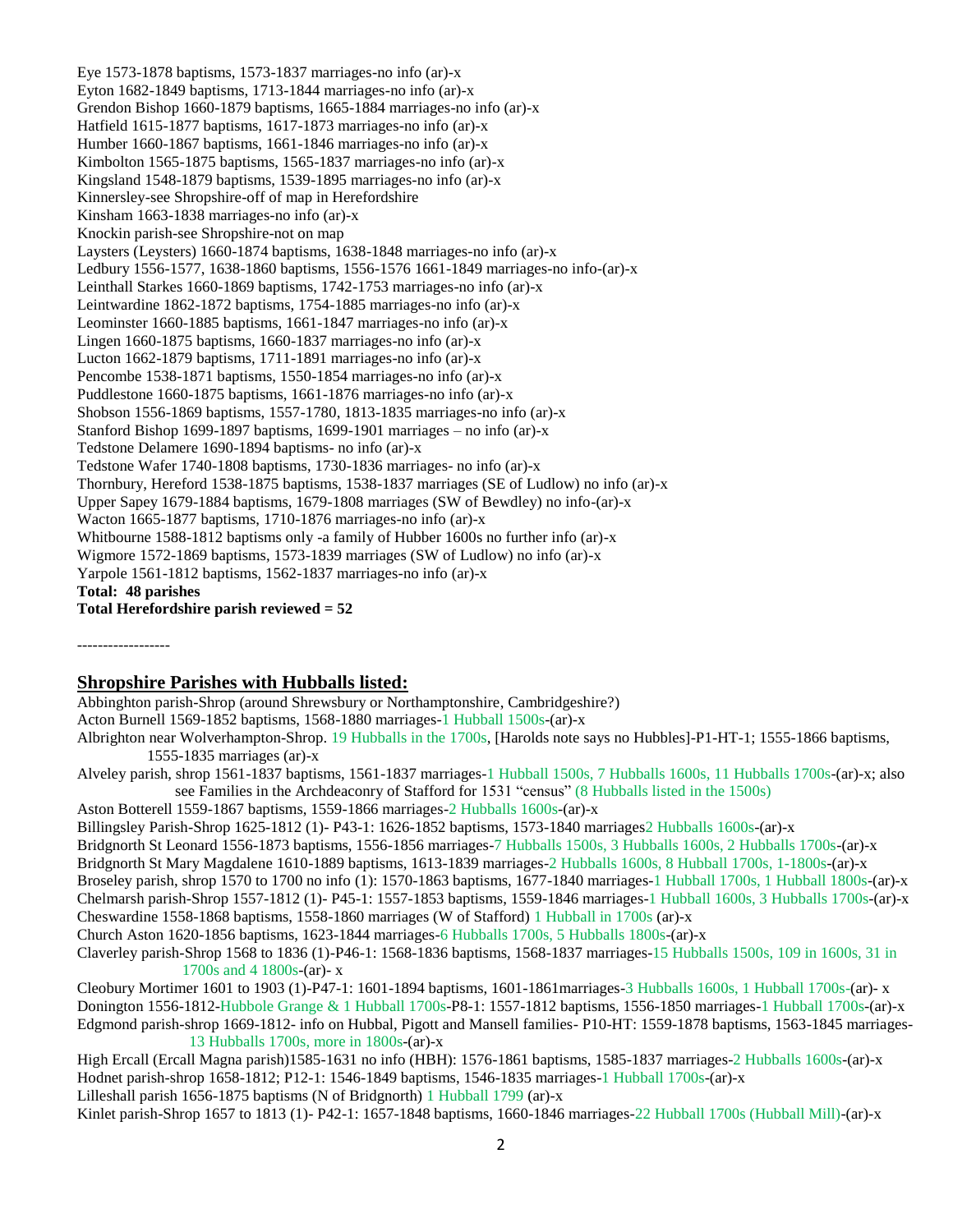Market Drayton 1681-1872 baptisms, 1681-1858 marriages-(see Staff also)-3 Hubballs 1600s, 1 Hubball 1700s, more in 1800s-(ar)-x Much Wedlock 1534-1874 baptisms, 1559-1880 marriages-5 Hubballs 1500s-(ar)-x Newport 1572-1887 baptisms, 1572-1853 marriages-13 Hubballs 1700s, 6 Hubballs 1800s-Hubballs vs Hubberts-very confusing-(ar)-x Oldbury parish-Shrop- P44-1 (William Hobald-1327): 1582-1898 baptisms, 1583-1857 marriages-no info (1) & (ar)- x (labelled A) Prees 1597-1868 baptisms, 1653-1837 marriages-1 Hubball 1700s-(ar)-x Quatford 1579-1812 baptisms, 1578-1837 marriages-3 Hubballs 1500s, 2 Hubballs 1600s, 2 Hubballs 1700s- (ar)-x Quatt (Malvern) 1662-1664, 1672-1872 baptisms, 1672-1812 marriages-1 Hubball 1600s- (ar)-x Ryton 1657-1839 baptisms, 1659-1864 marriages-1 Hubball 1700s-(ar)-x Shifnal parish 1679-1865 baptisms, 1679-1860 marriages (N of Bridgnorth)-1 Hubball 1600s-(ar)-x Shrewsbury-all Churches: 9 Hubballs 1600s, 8 Hubballs 1700s, 1 Hubball 1800s-(ar)-x Shrewsbury St Chads- 1616-1812 – P27-HT-1: 1616-1876 baptisms, 1616-1906 marriages-(ar)-x Shrewsbury St Juliana parish 1559-?- P29-HT: 1559-1714, 1801-1872 baptisms, 1559-1837 marriages (ar)-x Shrewsbury St Marys 1584-1812-P31-HT: 1584-1812 baptisms, 1824-1828 marriages (ar)-x Stoke-Upon-Tern 1668-1875 baptisms, 1668-1840 (W of Stafford) 1 Hubball 1739-(ar)-x Sutton Maddock 1559-1874 baptisms, 1559-1859 marriages-7 Hubballs 1600s, 1 Hubball 1700s- (ar)-x Tong parish 1629 to 1812 (1): 1629-1894 baptisms, 1630-1901 marriages-1 Hubball 1900 (History: -Hubble Grange- P37-1) -x Wombridge 1721-1837 baptisms, 1722-1836 marriages-1 Hubball 1800s-(ar)-x

Worfield 1562-1871 baptisms, 1562-1857 marriages-2 Hubballs 1500s. 18 Hubballs 1600s, 5 Hubballs 1700s-(ar)-x Wrockwardine parish-1591-1812 (1)-P49-1-2 Hubballs 1600s: 1591-1877 baptisms, 1591-1837 marriages-no info (ar)-x **Total: 36 parishes**

# **Shropshire Parishes with NO Hubballs:**

Abdon parish shrop 1561-1837 no info (1)-x Acton Burnell-shrop 1769-1838 Roman Catholic Church-no info (1)-x Acton Round, shrop 1585-1848 baptisms, 1592-1844 marriages (W of Bridgnorth)-no info-(ar)-x Acton Scott 1638-1874 baptisms, 1638-1876 marriages-no info (ar)-x Adderley parish, shrop, 1692-1812 (1): 1692-1874 baptisms, 1692-1855 marriages-no info- (ar)-x Alberbury parish shrop 1564-1812 no info (1): 1564-1878 baptisms, 1564-1849 marriages-no info (ar)-x Albrighton by Shrewsbury 1650-1812 baptisms- no info (ar)-x Ashford Bowdler-shrop. 1638-1837 baptisms, 1665-1835 marriages (S of Ludlow)-no info-(ar)-x Ashford Carbonell, shrop 1638-1846 baptisms, 1638-1840 marriages (S of Ludlow)-no info-(ar)-x Astley parish-shrop 1695-1812 no info (1): Astley by Shrewsbury 1695-1878 baptisms only-no info (ar)-x Astley Abbotts, shrop 1516-1852 baptisms, 1561-1839 marriages (N of Bridgnorth) no info-(ar)-x Atcham parish-shrop 1621-1815 no info (1): 1621-1871 baptisms, 1621-1837 marriages-no info (ar)-x **B** Badger parish, shrop, 1660 to 1812 no info (1): 1602-1870 baptisms, 1622-1870 marriages-no info (ar)-x Barrow 1660-1812 baptisms, 1662-1859 marriages (NW of Bridgnorth) no info (ar)-x Baschurch 1600-1868 baptisms only-no info (ar)-x Battlefield parish-Shrop 1663-1812 no info (1): 1663-1849 baptisms, 1666-1771-no info (ar)-x Beckbury 1610-1874 baptisms, 1610-1865 marriages (N of Bridgnorth) no info (ar)-x Bedstone parish shrop 1719-1812 no info (1): 1638-1854 baptisms, 1662-1836 marriages-no info (ar)-x Benthall 1572-1812 baptisms, 1569-1842 marriages-no info (ar)-x Berrington parish-shrop 1559-1812 no info (1)  $&$  (ar)-x Bettus 1638-1854 baptisms, 1638-1849 marriages-no info (ar)-location unknown (possibly is Bettws y Crwyn) Bettws y Crwyn 1653-1812 baptisms, 1695-1812 marriages-no info (ar)-x Bishops Castle 1559-1875 baptisms, 1559-1876 marriages-no info (ar)-x Bitterley parish shrop 1658-1812 no info (1): 1658-1875 baptisms, 1658-1876 marriages-no info (ar)-x Boningale parish-shrop 1698-1873 baptisms only- no info (1)  $\&$  (ar)-x Boraston-shrop 1837-1878 marriages (E of Ludlow) no info (ar)-x Bourton 1841-1876 no info (ar)-x Bridgnorth Castle Street Baptist Chapel-shrop 1779-1836 non-conformist- no info (1)-x Bridgnorth Stoneway Chapel-shrop 1767-1811 non-conformist- no info (1)-x Bromfield parish shrop 1559-1884 baptisms, 1559-1846 marriages- no info (1) & (ar)-x Broseley Birch Meadow Chapel-shrop 1794-1835 non-conformist-no info (1)-x Broughton parish-shrop 1714-1812 no info (1): 1588-1856 baptisms only-no info (ar)-x Bucknell 1598-1883 baptisms, 1598-1851 marriages-no info (ar)-x Buildwas parish-shrop 1659-1812 no info (1): 1659-1868 baptisms, 1665-1856 marriages-no info (ar)-x Burford parish shrop 1558-1812 no info (1): 1558-1874 baptisms, 1559-1812 marriages-no info (ar)-x Burwarton, shrop 1575-1812 baptisms only (SW of Bridgnorth) no info (ar)-x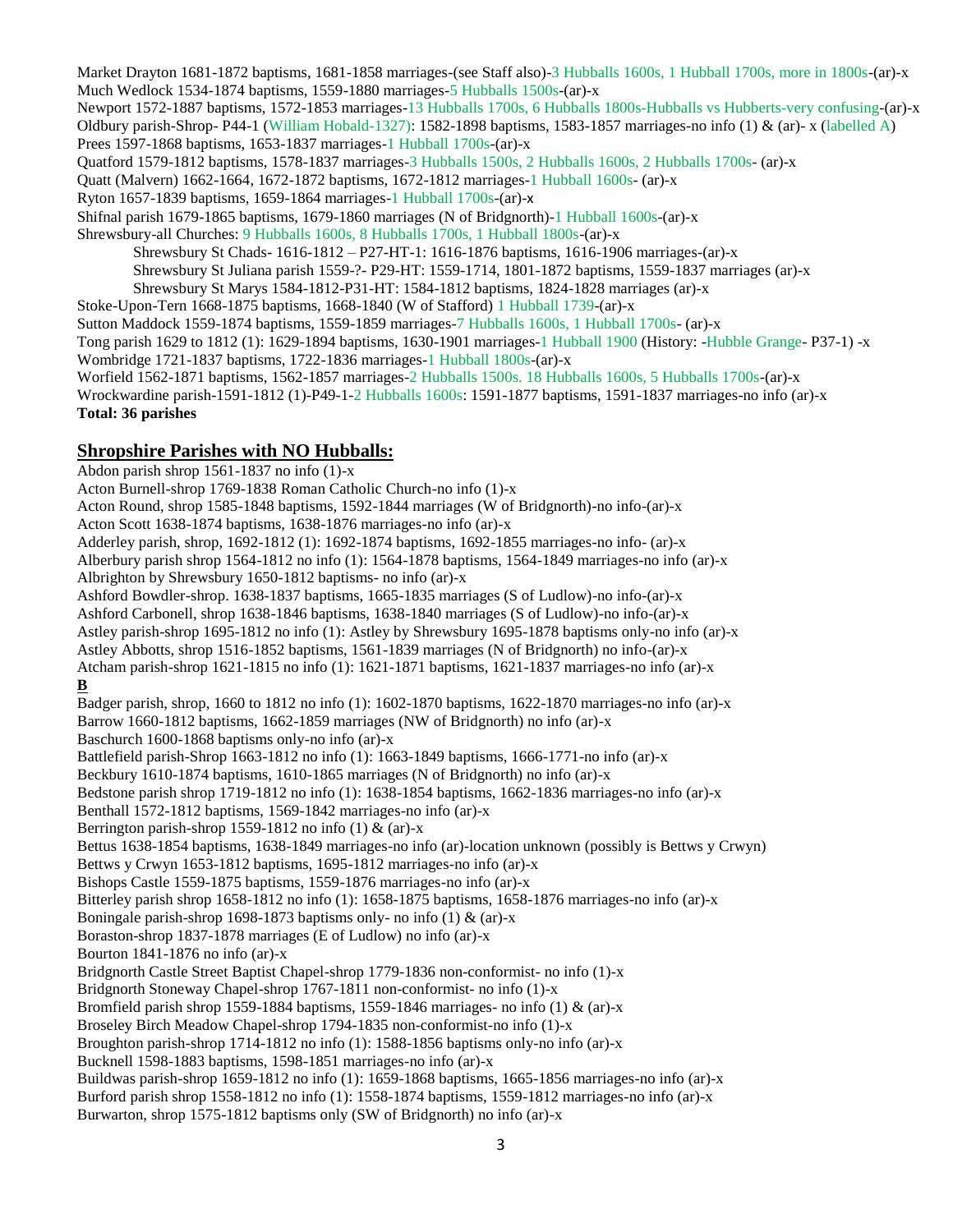**C** Calverhall 1778-1869 baptisms only-no info (ar)-x Cardeston parish shrop 1660-1812 no info (1): 1623-1846 baptisms, 1664-1846 marriages-no info (ar)-x Cardington 1598-1874 baptisms, 1598-1876 marriages-no info (ar)-x Caynham 1660-1874 baptisms, 1660-1837 marriages-no info (ar)-x Caynham Clee Hill Wesleyan chapel, shrop 1797-1829 no info (1)-x Chetton 1538-1878 baptisms, 1538-1854 marriages (SW of Bridgnorth)-no info-(ar)-x Cheddleton parish-see staffordshire Chetwynd 1585-1865 baptisms, 1586-1837 marriages (N of Bridgnorth) no info (ar)-x Childs Ercall 1569-1869 baptisms, 1571-1844 marriages (W of Stafford) no info (ar)-x Chirbury parish shrop 1629-1812 no info (1): 1629-1860 baptisms, 1629-1837 marriages-no info (ar)-x Church Pulverbatch 1542-1812 baptisms, 1534-1811 marriages-no info (ar)-x Church Stretton parish shrop 1661-1812 no info (1): 1653-1865 baptisms, 1660-1851 marriages-no info (ar)-x Church Preen, shrop 1680-1812 no info (1): 1605-1874 baptisms, 1605-1679, 1813-1877 marriages-no info (ar)-x Clee St Margaret, shrop 1634-1874 baptisms, 1662-1877 marriages (NE of Ludlow) no info-(ar)-x Cleobury North 1660-1812 baptisms, 1637-1848 (SW of Bridgnorth) no info (ar)-x Clive parish-shrop 1667-1812 no info (1) [also see Hadnall]: 1672-1894 baptisms, 1877-1901 marriages-no info (ar)-x Clun-shrop 1568-1812 baptisms, 1653-1843 marriages-no info (ar)-x Clunbury parish shrop 1574-1812 no info (1): 1575-1858 baptisms, 1574-1855 marriages-no info (ar)-x Clungunford 1559-1850 baptisms, 1560-1849 marriages-no info (ar)-x Cold Weston shrop-no info (HBH): 1663-1869 baptisms, 1684-1883 marriages-no info (ar)-x Condover parish-shrop 1570-1812 no info (1): 1570-1894 baptisms, 1570-1856 marriages-no info (ar)-x Cound parish-shrop 1576-1812 baptisms only-no info  $(1)$  &  $(ar)$ -x Coreley-shrop 1550-1857 baptisms, 1552-1857 marriages (E of Ludlow)-no info (ar)-x Cressage parish-shrop 1722-1812 no info (1): 1608-1875 baptisms, 1661-1875 marriages-no info (ar)-x Culmington 1579-1894 baptisms, 1576-1849 marriages-no info (ar)-x **D** Dawley Magna 1666-1898 baptisms, 1667-1837 marriages-no info (ar)-x Deuxhill and Glazeley, shrop 1654-1812 no info (1): 1600-1868 baptisms, 1599-1849 marriages-no info (ar)-x Diddlebury parish, shrop 1583-1812 no info (1)-x Ditton Priors Wesleyan Chapel-shrop 1801-1834 non-conformist- no info (1)-x Ditton Priors 1638-1894 baptisms, 1638-1837 marriages-no info (ar)-x Dorrington parish [see Lyth Hill]-x Dowles 1572-1894 baptisms, 1630-1879 marriages-no info (ar)-location unknown (Dowles Rd goes N of Bewdley) Dudleston 1673-1856 baptisms only-no info (ar)-x **E** Easthope parish, shrop 1624-1829 no info (1)-x Eaton Constantine-shrop 1684-1812 no info (HT) (1)-x Eaton-Under-Haywood parish, shrop 1581-1837 no info (1)-x Edgton parish, shrop 1722-1812 no info (1)-x Edstaston parish-shrop 1712-1813 no info (1)-x Ellesmere 1630-1875 baptisms, 1631-1866 marriages-no info (ar)-x Ellesmere Independent Chapel-shrop 1787-1811 non-conformist-no info (1)-x **F, G** Farlow, shrop 1813-1861 (NE of Ludlow)- no info (ar)-x Fitz parish-shrop 1559-1812 no info (1)-x Ford parish, shrop 1569-1812 no info (1): 1569-1850 baptisms, 1569-1849 marriages-no info (ar)-x Frodesley parish-shrop 1547-1812 no info (1)-x Great Bolas-shrop 1582-1812-no info (HT) (1)-x Great Hanwood 1560-1894 baptisms, 1561-1901 marriages-no info (ar)-x Great Ness 1589-1876 baptisms, 1590-1837 marriages-no info (HBH) & (ar)-x Greete parish shrop 1666-1812 baptisms, 1666-1847 marriages-no info (1)  $\&$  (ar)-x Grinshill parish-shrop 1592-1812 no info (1)-x **H, I** Habberley parish, shrop 1574-1849 baptisms, 1638-1844 marriages-no info (1) & (ar)-x Hadnall and Clive Chapels-shrop 1798-1837 non-conformist-no info (1): 1716-1856 baptisms, 1857-1900 marriages-no info (ar)-x Halford 1594-1875 baptisms, 1595-1713 marriages-no info (ar)-(its in Warwickshire-not Shropshire)-x Halston parish, shrop-1713 to 1897 no info (1): 1686-1849 baptisms only-no info-(ar)-x Hamwood parish, shrop 1560-1763 no info (1)-x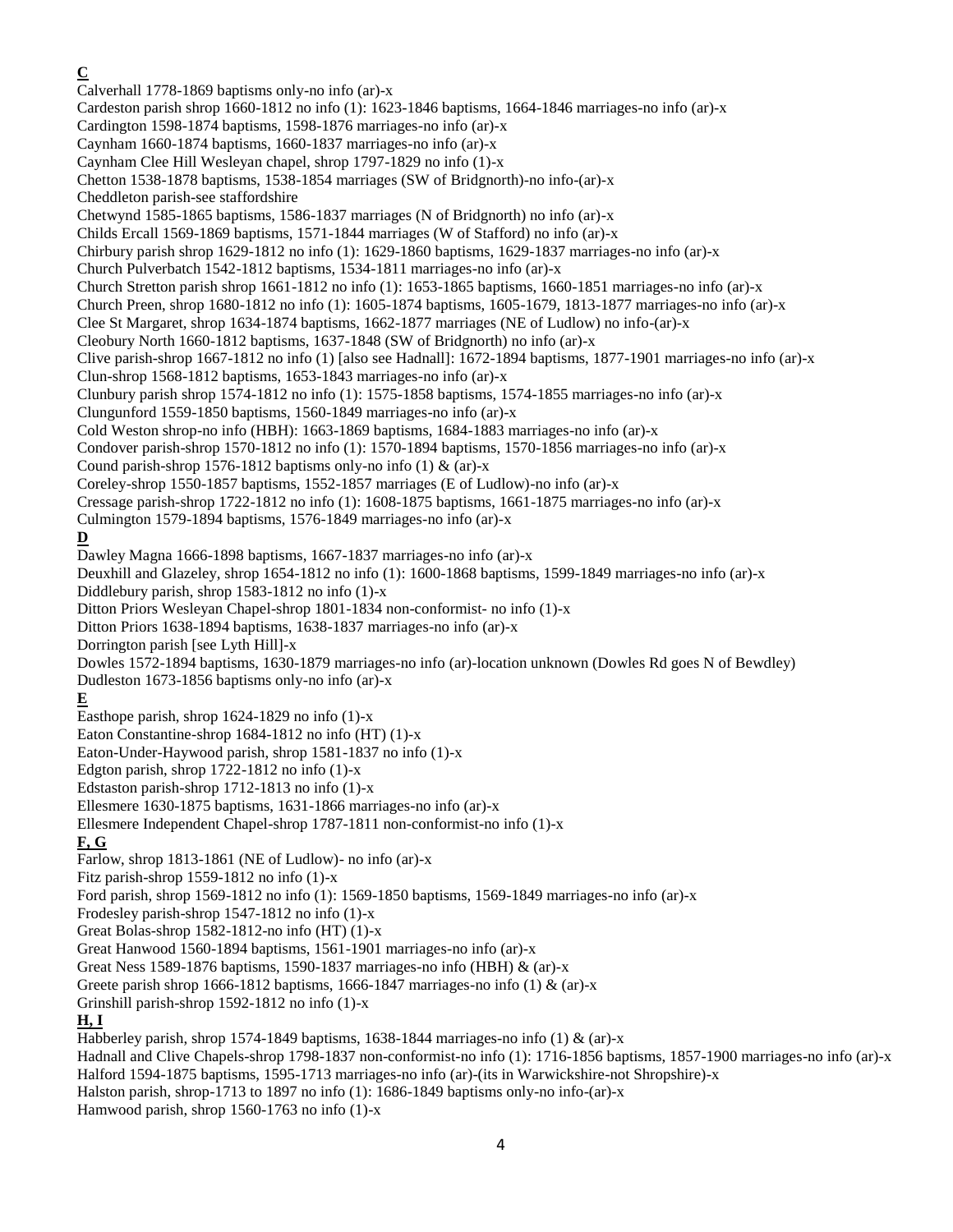Harley parish-shrop 1745-1812 no info (1): 1590-1858 baptisms, 1746-1877 marriages-no info (ar)-x Highley 1552-1812 baptisms and marriages-no info (ar)-x Hinstock, shrop 1673-1868 baptisms, 1675-1852 marriages (W of Stafford) no info (ar)-x Holdgate 1661-1851 baptisms, 1662-1833 marriages-no info (ar)-x Hope Bagot parish, shrop 1661 1867 baptisms, 1661-1866 marriages-no info (1)-x Hope Bowdler 1563-1878 baptisms, 1565-1877 marriages-no info (ar)-x Hopesay parish-shrop no info (HBH): 1660-1847 baptisms, 1662-1846 marriages-no info (ar)-x Hopton Cangeford 1799-1874 baptisms, 1821-1878 marriages-no info (ar)-x Hopton Castle parish, shrop 1538-1812 no info (1) (HT): 1539-1850 baptisms, 1548-1849 marriages-no info (ar)-x Hopton Wafers parish shrop 1661-1812 no info (1): 1608-1872 baptisms, 1608-1871 marriages-no info (ar)-x Hordley parish-shrop 1686-1812 no info (1): 1634-1869 baptisms, 1686-1837 marriages-no info (ar)-x Horsehay 1826, 1838-1897 baptisms only-no info (ar)-x Hughley parish, shrop 1576 to 1812 (1) (HT): 1576-1874 baptisms, 1577-1888 marriages-no info (ar)-x Ightfield 1634-1830 baptisms, 1682-1830 marriages-no info (ar)-x **K** Kemberton, shrop 1659-1859 baptisms, 1660-1859 marriages (N of Bridgnorth) no info (ar)-x Kenley parish-shrop 1682-1812 no info (1): 1631-1874 baptisms, 1683-1877 marriages-no info (ar)-x Kinnerley parish-shrop 1677-1812 no info (1): 1677-1840 baptisms, 1677-1836 marriages-no info (ar)-x Kinnersley 1676-1869 baptisms, 1679-1837 marriages-no info (ar)-(2 Kinnersleys in shrop) x Knockin parish-shrop 1672-1812 no info (1)-x **L** Leaton (by Shrewsbury) 1859-1875 baptisms-no info (ar)-x Lee Brockhurst parish-shrop 1567-1812-no info  $(1)$  &  $(ar)$ -x Leebotwood parish-shrop 1547-1812-no info  $(1)$  &  $(ar)-x$ Leighton parish-shrop 1621-1812-no info  $(1)$  &  $(ar)-x$ Little Drayton 1848-1877 baptisms (W of Stafford) no info (ar)-x Little Ness 1605-1742 baptisms only-no info (ar)-x Little Wenlock 1689-1812 baptisms, 1690-1837 marriages (NW of Bridgnorth) no info (ar)-x Llanfair Waterdine 1676-1853 baptisms, 1754-1852 marriages-no info (ar)-x LLanyblodwel parish-shrop 1599-1812 no info (1)-x LLanyblodwell Smyrna Chapel-shrop 1825-1836 non-conformist-no info (1)-x LLanymynech parish-shrop 1666-1812 no info (1)-x Long Stanton 1547-1875 baptisms, 1546-1754, 1837-1877 marriages-no info (ar)-Stanton Long? Near Shipton? Longdon-upon-Tern parish-shrop 1692-1812 no info  $(1)$  &  $(ar)$ -x Longford 1675-1868 baptisms only-no info (ar)-x Longnor parish-shrop 1586-1812-no info (1)-x Loppington 1558-1864 baptisms, 1559-1837 marriages-no info (ar)-x Ludford, shrop 1661-1855 baptisms, 1661-1839 (S of Ludlow)-no info (ar)-x Ludlow-shrop 1558 to 1875 baptisms and marriages-no info  $(1)$  1200 pages  $\&$  (ar)-x Ludlow Corve Street Independent chapel 1802-1836 non-conformist-no info (1)-x Lydbury North 1563-1846 baptisms, 1563-1846 marriages-no info  $(1)$  &  $(ar)$ -x Lydbury parish-Plowden St Francis-shrop 1826-1837 Roman Catholic Church-no info (1)-x Lyth Hill and Dorrington Independent Chapel-shrop 1808-1837 non-conformist-no info (1)-x **M** Madeley 1638-1828 baptisms, 1638-1837 marriages (N of Bridgnorth) no info (ar)-x Mainstone 1590-1875 baptisms, 1590-1876 marriages-no info (ar)-x Malinslee 1840-1897 baptisms-no info (ar)-NE of Little Wenlock-not mapped Market Drayton Independent Chapel-shrop/staff 1776-1836 non-conformist-no info (1)-x Mawley Hall-St. Mary-Cleobury Mortimer parish-shrop 1763-1831 Roman Catholic Church-no info (1)-x Melverley parish-shrop 1723-1812 no info (1)-x Meole Brace parish-shrop-no info (HBH): 1663-1812 baptisms, 1663-1837 marriages-no info (ar)-x Middleton Scriven parish shrop 1728-1811 no info (1): 1601-1855 baptisms, 1631-1849 marriages-no info (ar)-x Milson parish shrop 1678-1812 no info (1)-x Minsterley 1807-1859 baptisms only-no info (ar)-x Monk Hopton parish, shrop 1698-1812 no info (1); 1638-1812 baptisms, 1664-1833 marriages (W of Bridgnorth) on info (ar)-x Montford parish-shrop 1661-1812 no info (1): 1573-1860 baptisms, 1578-1836 marriages-no info (ar)-x More parish, shrop 1569-1812 no info  $(1)$  &  $(ar)-x$ Moreton Corbet Parish-shrop 1580-1812-no info (HT) (1): 1580-1874 baptisms, 1809-1878 marriages-no info (ar)-x Moreton Say parish-shrop 1691-1812 no info (1): 1690-1883 baptisms, 1813-1846 marriages-no info (ar)-x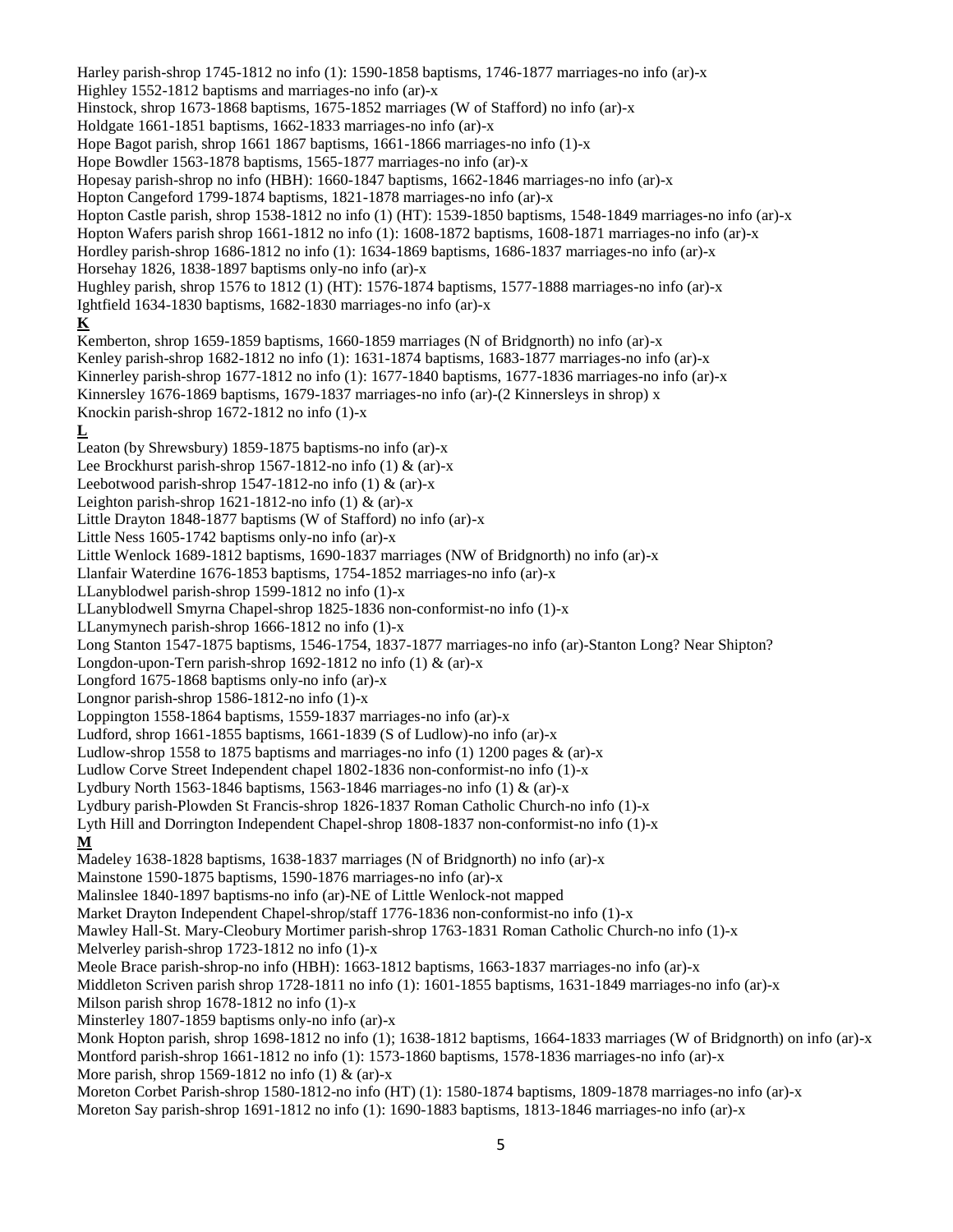Morville-shrop 1562-1876 baptisms, 1562-1837 marriages (W of Bridgnorth)-no info (ar)-x Munslow parish, shrop 1538-1859 baptisms, 1663-1844 marriages-no info  $(1)$  &n  $(ar)-x$ Myddle parish -shrop 1541- no info (HBH): 1541-1852 baptisms, 1541-1837 marriages-no info (ar)-x Myndtown 1630-1852 baptisms, 1638-1824 marriages-no info (ar)-x **N** Nash, shrop 1837-1876 marriages (E of Ludlow) no info (ar)-x Neen Savage 1575-1855 baptisms, 1662-1836 marriages-no info (1) & (ar)-x Neen Sollars parish shrop 1704-1812 baptisms, 1638-1851 marriages-no info (1) & (ar)-x Neenton parish, shrop 1558-1846 baptisms, 1560-1838 marriages-no info  $(1)$  &  $(ar)-x$ Newtown (near Wem) parish-shrop 1780-1812 no info  $(1)$  &  $(ar)$ -x Norbury 1560-1867 baptisms, 1570-1838 marriages-no info (ar)-x Norton-in-Hales parish-shrop 1572-1874 no info (HBH); 1572-1874 baptisms only (W of Stafford) no info (ar)-x **O, P, Q** Oldbury-The Old Dissenting Chapel, shrop 1715-1745 1759-1813 no info (1)-x Onibury parish, shrop 1577-1812 no info (1)-x Oswestry parish-shrop 1558-1812 no info  $(1)$  &  $(ar)-x$ Oswestry Old Chapel-shrop1780-1812 non-conformist-no info (1)-x Petton 1677-1862 baptisms, 1699-1836 marriages-no info (ar)-x Pitchford parish-shrop 1558-1812 no info (1): 1544-1875 baptisms, 1544-1834 marriages-no info (ar)-x Pontesbury parish-shrop 1538-1812 no info  $(1)$  &  $(ar)-x$ Prees Whixall Independent Chapel-shrop 1805-1823 Non-conformist-no info (1)-x Preston Gobalds-shrop 1601-1812 no info (1): 1560-1868 baptisms, 1810-1837 marriages-no info (ar)-x Preston upon the Weald Moors 1679-1869 baptisms, 1681-1860 marriages-no info (ar)-x Pulverbatch 1635-1860 baptisms, 1638-1832 marriages-no info (ar)-See Church Pulverbatch-x **R, S** Ratlinghope parish, shrop 1755-1813 no info (1): 1638-1879 baptisms, 1638-1833 marriages-no info (ar)-x Richards Castle, shrop 1558-1836 baptisms, 1558-1837 marriages (S of Ludlow)-no info-(ar)-x Rodington parish-shrop- no info (HBH): 1631-1868 baptisms, 1637-1868 marriages-no info (ar)-x Rushbury 1538-1812 baptisms, 1538-1846 marriages-no info (ar)-x Ruyton-in-the-Eleven-Towns parish-shrop 1719-1812 no info (1)-x Selattyn parish-shrop 1557-1812 no info  $(1)$  &  $(ar)$ -x Shawbury 1560-1874 baptisms, 1561-1881 marriages-no info (ar)-x Sheinton parish-shrop 1711-1812 no info (1): 1663-1874 baptisms, 1667-1878 marriages-no info (ar)-x Shelve 1584-1862 baptisms, 1585-1835 marriages-no info (ar)-x Sheriff Hales 1557-1812 baptisms, 1557-1812 marriages-See Staffordshire Shipton parish, shrop 1538-1812 no info (1): 1538-1874 baptisms, 1538-1880 marriages-no info (ar)-x Shrawardine 1638-1812 baptisms only-no info (ar)-x Shrewsbury Claremont Baptist Meeting House 1766-1808 non-conformist-no info (1)-x Shrewsbury Society of Friends 1657-1834 non-conformist-no info (1)-x Shrewsbury High Street Church 1692-1812 non-conformist-no info (1)-x Shrewsbury Swan Hill Chapel 1767-1812 non-conformist-no info (1)-x Shrewsbury St Mary 1775-1837 Roman Catholic Church-no info (1)-x Sibdon Carwood parish, shrop 1580-1812 no info  $(1)$  &  $(ar)-x$ Sidbury parish, shrop 1560-1812 no info  $(1)$  &  $(ar)$ -x Smethcote parish-shrop 1612-1812 no info  $(1)$  &  $(ar)-x$ St Martins parish-shrop 1601-1812 no info (1)-x Stanton Lacy parish, shrop 1561-1812 no info  $(1)$  &  $(ar)-x$ Stanton upon Hine Heath 1636-1875 baptisms, 1657-1837 marriages-no info (ar)-x Stapleton parish-shrop 1630-1812 no info (1): 1546-1853 baptisms, 1546-1842 marriages-no info (ar)-x Stirchley parish-shrop 1638-1812 no info (1)-x Stockton, shrop 1664-1875 baptisms, 1664-1810 marriages (N of Bridgnorth) no info (ar)-x Stoke St. Milborough, shrop-no info (HBH); 1591-1874 baptisms, 1640-1876 marriages no info (ar)-x Stokesay parish, shrop 1558-1812 no info (1): 1560-1894 baptisms, 1561-1876 marriages-no info (ar)-x Stottesdon and Farlow 1565-1812 baptisms, 1565-1812 marriages-x Stow(e) 1576-1807 baptisms, 1576-1811 marriages-no info (ar)-x **T, U, V** Tasley parish, shrop 1563-1812 no info (1)-x Tibberton parish-shrop 1719-1812 no info  $(1)$  &  $(HT)$ -x Trefonen 1743-1855 baptisms only-no info (ar)-x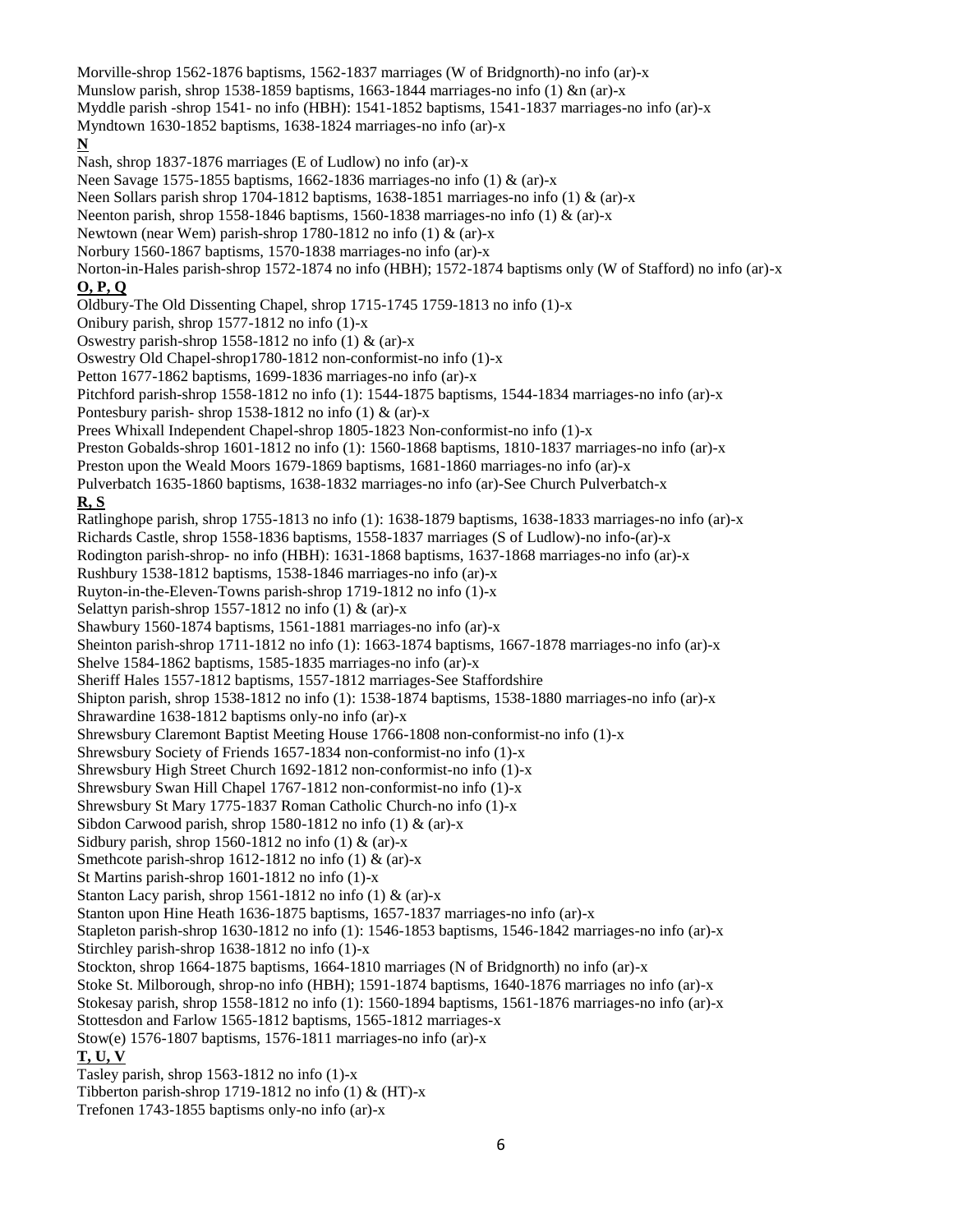Tugford 1755-1812, 1840-1841 baptisms, 1754-1812 marriages-no info (ar)-x Uffington parish-shrop 1578-1812 no info (1): 1579-1894 baptisms, 1581-1837 marriages-no info (ar)-x Uppington parish-shrop 1650-1812 no info (1)-x Upton Magna 1577-1877 baptisms, 1653-1836 marriages-no info (ar)-x **W, X, Y, Z** Waters Upton-shrop 1547-1812 no info (HT) & (1)-x Wellington 1628-1875 baptisms, 1626-1855 marriages-no info (ar)-x Welshampton 1636-1856 baptisms, 1661-1836 marriages-no info (ar)-x Wem parish-shrop 1583-1812 no info (1)-x Wem Independent Chapel-shrop 1785-1836 non-conformist-no info (1)-x Wem Presbyterian Chapel-shrop 1755-1814 non-conformist-no info (1)-x Wentnor 1613-1812 baptisms, 1661-1812 marriages-Westbury parish, shrop 1637-1812 no info (1)-x Westbury Minsterley Independent Chapel-shrop 1806-1837 non-conformist-no info (1)-x Weston-under-Red-Castle parish-shrop 1565-1812 no info (1)-x Wheathill, shrop 1573-1812 baptisms & marriages (NE of Ludlow) no info (ar)-x White Ladies-shrop 1816-1834 no info (HT) & (1)-x Whitchurch 1633-1894 baptisms, 1627-1852 marriages-no info (ar)-x Whitchurch Dodington Presbyterian Chapel-shrop 1708-1812 non-conformist-no info (1)-x Whittington parish-shrop 1591-1812 no info (1)-x Whitton 1840-1876 marriages-no info (ar)-x Whixall 1757-1874 baptisms only-no info (ar)-x Willey parish, shrop 1644-1812 no info (1)-x Wistanstow parish, shrop 1638-1812 no info (1)-x Withington parish-shrop 1591-1812 no info (1)-x Woolstaston parish, shrop 1601-1812 no info (1)-x Woore-shrop 1769-1804, 1831-1869 baptisms only (W of Stafford) no info (ar)-x Worthen parish, shrop 1558-1812 baptisms only- no info (1) & (ar)-x Wroxeter parish shrop 1613-1868 baptisms, 1613-1844 marriages- no info (1) & (ar)-x **Total: 230 parishes with NO Hubballs Total parishes in Shropshire reviewed = 264**

**--------------------------**

# **Staffordshire Parishes with Hubballs:**

Abbots Bromley, staff 1668-1858 baptisms, 1668-1859 marriages-1 Hubball 1700s (ar)-x Adbaston parish, staff 1590-1886 baptisms, 1600-1913 marriages (W of Stafford)-5 Hubballs in the 1800s-(ar)-x Amblecote parish, staff 1852-1941 earliest listing is 1857 (3)-x Areley parish, staff-see Over Areley Baswich parish, staff—Also known as Berkswich-- 1601-1812 baptisms, 1601-1812 marriages-3 Hubballs 1700s-(ar)-x Berkswich Parish-Staff-1601-1812-P3-HT-(see above)-x Bloxwich, staff 1733-1772, 1809-1818 baptisms,1736-1868 marriages-1 Hubball 1800s-(ar)-x Blymill parish-staff 1561-1900-1 Hubball 1633-cannot reproduce entry (5), (ar)-x Bobbington parish-Staff 1571-1812 15 Hubballs 1600s, 6 Hubballs 1700s (family search), (partial confirmation with ar)-x Bilston St Leonard's Parish-Staff (near Wolverhampton)-1684-1747 baptisms only- 1 Hubball-1763- (6) & (ar)-x Bradley (by Stafford) parish-St Mary and All Saints 1538-1779 1 Hubball 1761-(5) & (ar)-x Brewood parish, staff 1562-1874 baptisms, 1562-1840 marriages-1 Hubball 1700s-(ar)-x Brierley Hill St Michaels-Staff 1766-1837-1 Hubball 1700s, more in 1800s-(7) & (ar)-x Brocknoor Parish St John-Staff (part of Brierley Hill)-dates unknown-2 Hubballs 1927 & 1951 near Dudley (7) & (ar) Burslem parish, staff 1581-1829 baptisms, 1578-1837 marriages-multiple Hubballs 1800s-(ar)-x Cannock, staff 1622-1812 baptisms, 1660-1837 marriages-4 Hubballs 1700s-(ar)-x Castle Church-Stafford, Staff 1567-1812- P5-HT; 1568-1856 baptisms, 1567-1856 marriages 15 Hubballs 1700s more in 1800s-(ar)-x Chapel Chorlton parish St Lawrence-staff, 1715-1890, 3 Hubbles from 1845-1849-(7): 1802-1876 baptisms only (ar)-x Chebsey parish All Saints-Staff 1660-1812, 5 Hubballs 1600s, 8 Hubballs 1700s- (7) & (ar)-x Colton parish, staff 1660-1857 baptisms, 1660-1835 marriages-1 Hubball 1700s-(ar)-x Drayton in Hales parish-staff 16 Hubballs all in 1600- (NBI)-x Eccleshall parish-staff 1573-1879 8 Hubballs 1600s, 2 Hubballs 1700s- (5) & (ar)-x Ellenhall parish St Mary-staff 1563-1835, 1 Hubble 1717- (5) & (ar)-x Enville parish-staff 1627-1874-(5): 1627-1851 baptisms, 1661-1848 marriages-11 Hubballs 1600s, 11 Hubballs 1700s- (ar)-x Forton parish, staff 1661-1837 (SW of Stafford) 1 Hubball in 1583 maybe duplicate-se Gnosall; 1 Hubball in 1800s-(5) & (ar)-x Gnosall parish-staff 1572-1699-1 Hubball 1500s, 2 Hubballs 1700s (P11-HT), (5), (ar)-x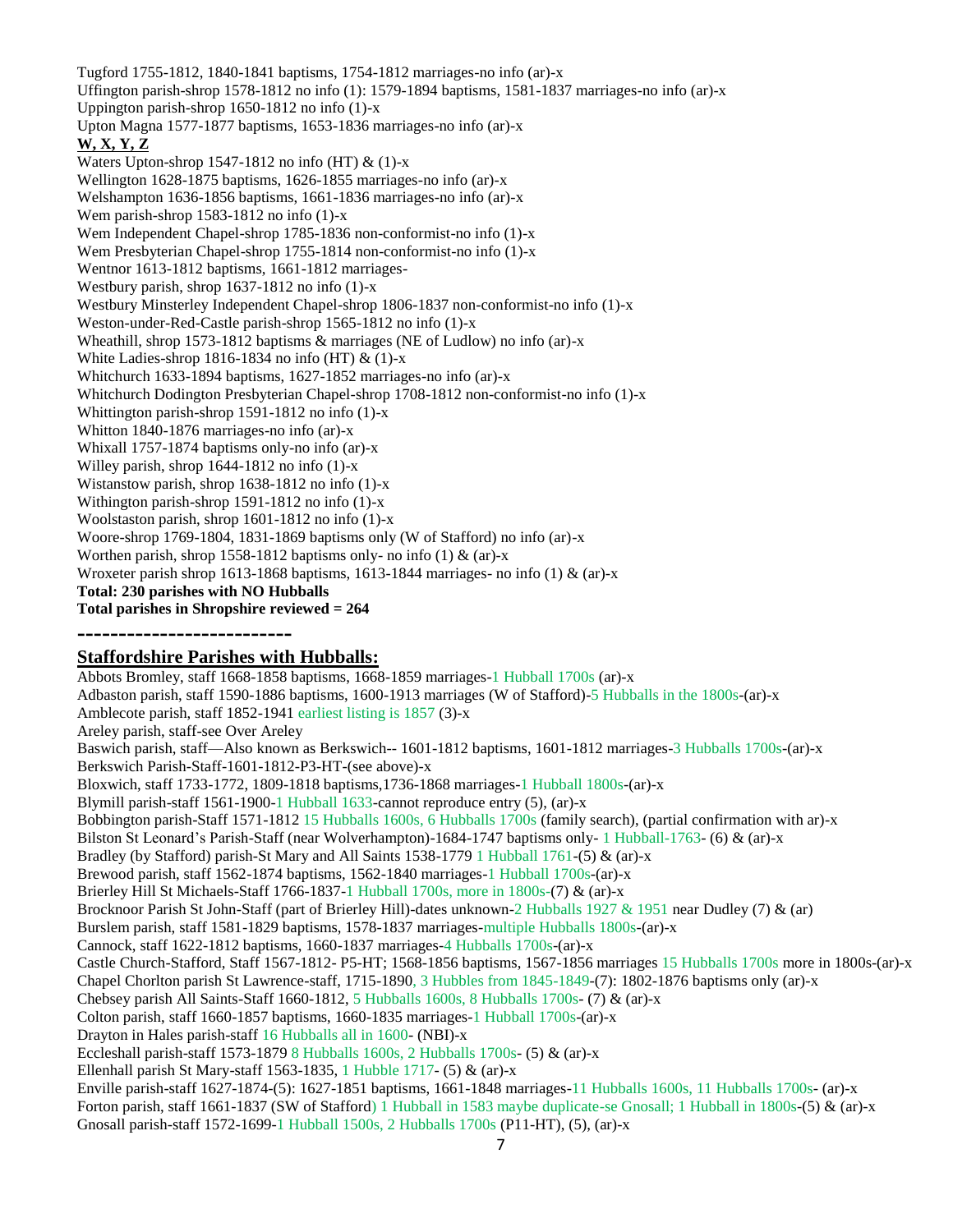Heath Town-parish of Holy Trinity-staff- 4 Huballs in 1800s only-part of Wolverhampton (5) High Offley parish St Mary-staff 1659-1875 baptisms, 1661-1836 marriages- 1 Hubball 1697-(5) & (ar)-x Himley parish St Michael and All Angles 1665-1874 baptisms, 1671-1837 marriages, 5 Hubballs 1700s- (5) & (ar)-x Ingestre parish, staff 1676-1839 baptisms only-13 Hubballs 1700s-(ar)-x Kingston, staff 1598-1868 baptisms, 1689-1837 marriages- Hubbolds vs Hubbards-transcription problems? (ar)-x Kingswinford, staff 1644-1831 baptisms, 1704-1846 marriages-7 Hubballs 1700s-(ar)-x Kinver parish (Kinfare) St Peter-staff 1560-1850-1 Hubball-1500, 5 Hubballs 1600s, 7 Hubballs 1700s-[5]: 1560-1812 baptisms, 1560- 1812 marriages-(ar)-x Market Drayton, staff 1681-1872 baptisms, 1681-1858 marriages-3 Hubballs 1600s, 1 Hubball 1700s Marston parish 1566-1853 baptisms only (N of Stafford) possibly 1 Hubball 1713 (ar)-x Over Areley parish staff 1564-1812-1 Hubball 1570, 1 Hubball 1600s, 13 Hubballs 1700s-HT- document P50-x Upper/Over Areley Staff 1564-1812- P50-HBH also (ar)-x Pattingham, staff 1559-1874 baptisms, 1559-1850 marriages- 1 Hubball 1500s, 1 Hubball 1700s-(ar), (P20-HT) & (5)-x Penkridge, staff 1572-1876 baptisms, 1572-1876 marriages (S of Stafford) 10 Hubballs-1700s-(ar)-x Penn parish-Staff 1570-1754-P21-HT (5): 1570-1876 baptisms, 1570-1849 marriages-1 Hubball 1700s-(ar)-x Pensnett parish St Mark-staff- 1841-1847 births only;  $\sim$  20 Hubballs 1800s (5) & (ar)-x Ranton parish All Saints-staff 1655-1850 1 Hubball 1660-(5) & [ar]-x Rowley Regis parish-staff 1772-1812-P24-HT: 1539-1896 baptisms, 1539-1812 marriages-9 Hubballs 1700s, 8+ Hubballs 1800s-(ar)-x Sandon parish staff 1636-1868 baptisms, 1635-1856 marriages (N of Stafford) 4 Hubball 1700s (5) & (ar)-x Sedgley parish All Saints staff 1558-1800-(5): 1558-1809 baptisms, 1559-1836 marriages-1 Hubball 1700s (ar)-x Seighford parish St Chad staff 1561-1812-2 Hubballs 1600s, 8 Hubballs 1700s (5) & (ar)-x Sheriffhales parish-Shrop/Staff 1557-1812-1 Hubball 1600, 6 Hubballs 1700 (1)-P48-1- (ar)-x Smethwick parish staff 1774-1887 baptisms only (NE of Dudley) 1 Hubball 1910-(ar)-x Stafford St Marys parish, Staff 19 Hubballs 1600s, 55 Hubballs 1700s-(ar) & HT (no info found in HT doc 1559-1671)-x Stafford St Chads parish, Staff 1636-1811-5 Hubballs 1600s,4 Hubballs 1700s P26-HT & (ar)-x Stoke-Upon-Trent, Staff 1689-1734- P35-HT: 1630-1838 baptisms, 1629-1837 marriages-1 Hubball 1600s, 2 Hubballs 1700s-(ar)-x Tettenhall parish-Staff 1602-1732- P36-HT: 1602-1812 baptisms, 1602-1838 marriages 53 Hubballs 1600s, 4 Hubballs 1700s -x Tipton parish-staff 1573-1812 baptisms, 1539-1837 marriages- 1 Hubball 1700s, multiple Hubballs 1800-(ar)-x Tixall parish, staff 1663-1865 baptisms, 1674-1851 marriages-7 Hubballs 1700s (S of Stafford) (ar)-x Trysull, staff 1670-1856 baptisms, 1730-1852 marriages-1 Hubball 1800s -(ar)-x Upper Areley-see Over Areley Uttoxeter, staff 1653-1856 baptisms, 1669-1856 marriages-lots of either Hubbalds or Hubbards-1600s-material in doubt-(ar)-x Walsall, staff 1570-1573, 1636-1812 baptisms, 1570-1847 marriages-1 Hubball 1600s, 7 Hubballs 1700s, some 1800s also- (ar)-x Wednesbury, staff 1673-1842 baptisms, 1674-1812 marriages-(NE of Dudley) 1 Hubball 1600s (ar)-x

Wolstanton-Staff-1624-1769 part 1- P40-HT: 1624-1897 baptisims, 1624-1900 marriages-2 Hubballs 1700s, 1 Hubball 1800s-(ar)-x Wolverhampton parish-Staff 1539-1812- P41-HT: 1542-various dates-1876 baptisms, 1538-1830 marriages-11 Hubball 1600s, 12 Hubballs 1700s, lots of Hubballs 1800s-(ar)-x

Wombourn 1570-1872 baptisms, 1755-1814 marriages- 2 Hubballs 1700s, 3 Hubballs 1800s (ar)-x **Total: 60 parishes**

# **Staffordshire Parishes with NO Hubballs:**

# **A**

Acton Trussell, staff 1604-1872 baptisms, 1660-1836 marriages (S of Stafford) no info (ar)-x Aldridge, staff 1653-1893 baptisms, 1578-1901 marriages-(NE of Dudley) 1 Hubball 1800s, some in 1900s-(ar)-x Alrewas, staff 1664-1812 baptisms, 1671-1837 marriages-no info (ar)-x Alstonfield parish-staff-1538-1868 baptisms, 1542-1913 marriages-no info (HT) & (ar)-x Alton parish, staff 1676-1892 baptisms, 1676-1883-no info (ar)-x Armitage, staff 1623-1862 baptisms, 1625-1844 marriages-no info (ar)-x Ashley parish, staff 1551-1895 baptisms, 1551-1850 marriages (NW of Stafford) no info (ar)-x Aston by Stone, staff 1858-1865 baptisms, 1847-1900 marriages (N of Stafford)-no info (ar)-x Audley parish, staff 1674-1868 baptisms, 1538-1838 marriages-no info (ar)-x **B** Barlaston, staff 1573-1896 baptisms, 1598-1859 marriages-no info (ar)-x Baron under Needwood-staff: 1571-1868 baptisms only-no info (HT) & (ar)-x Bednall parish, staff 1678-1874 baptisms, 1679-1836 marriages (S of Stafford) no info (ar)-x Betley parish, staff 1538-1878 baptisms, 1539-1848 marriages-no info (ar)-x

Biddulph parish, staff 1559-1868 baptisms, 1560-1856 marriages-no info (ar)-x Blakenhall Heath, staff 1871-1896 baptisms only- a few Hubballs 1800s (ar)-x

Blithfield, staff 1693-1896 baptisms, 1695-1844 marriages-no info (ar)-x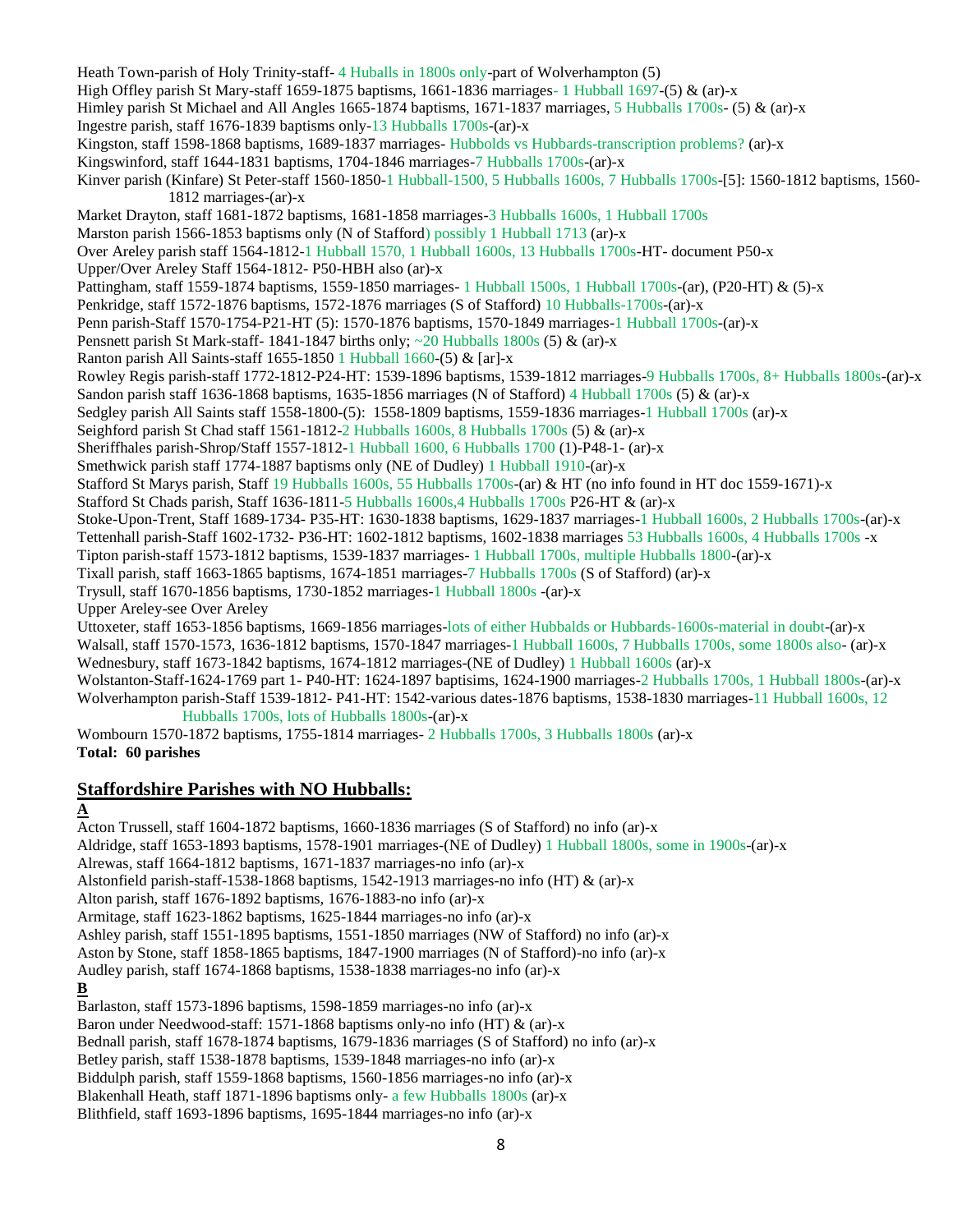Blore Ray parish, staff 1558-1893 baptisms, 1559-1834 marriages-no info (ar)-x Blurton, staff 1814-1896 baptisms only-no info (ar)-x Bramshall, staff 1588-1886 baptisms, 1587-1911-1 Hubbartt 1700s (ar)-x Bucknall parish, staff 1758-1894 baptisms, 1765-1913 marriages-no info (ar)-x Burntwood, staff 1826-1872 baptisms only-no info (ar)-x Burton Upon Trent parish, staff 1538-1812 baptisms, 1538-1812 marriages-no info (ar)-x Bushbury St Mary's parish-staff 1562-1812 (6) no Hubballs; 1562-1868 baptisms, 1566-1848 marriages 1 Hubball-1800s-(ar)-x Butterton by Hulme End 1660-1864 baptisms, 1663-1860 marriages-no info (ar)-x Butterton near Leek 1814-1890 baptisms only-no info (ar)-x **C** Caldmore near Walsall 1833-1836- no info (ar)-x Calton parish, staff 1764-1773, 1809-1893 baptisms only-no info (ar)-x Cauldon parish, staff 1668-1856 baptisms, 1663-1837 marriages-no info (ar)-x Caverswall parish, staff 1552-1894 baptisms, 1563-1861 marriages-no info (ar)-x Checkley parish-staff 1662-1812 no info (7)-NE of Stafford-x Cheadle parish-staff 1660-1812 no info (7)-parish next to Checkley-x Cheddleton parish-staff 1676-1812 no info (5) parish NW of Checkley-x Cherrington parish, staff (parish located now in Shrop) 1706 marriages only-no info (ar)-x Cheslyn Hay, staff 1790-1837 baptisms only-no info (ar)-x Chesterton parish, staff 1852-1901 marriages-Hubballs in 1800 and 1900s-x Chilcote parish-staff 1606-1809 baptisms only, no info  $(5)$  & (ar)-NE of Litchfield-x Chillington parish, staff 1721-1770 baptisms, 17231-1730 marriages-no info (ar)-x Church Eaton-staff 1660-1854 baptisms, 1660-1837 marriages (SW of Stafford)-no info (5) ,& (ar)- x Clent parish, staff -a few 1700s and 1800s (also in Worcestershire)-some Hubballs 1800s-x Clifton Campville parish, staff 1664-1866 baptisms, 1664-1837 marriages-no info (ar)-x Codsall parish, staff 1587-1857 baptisms, 1587-1844 marriages (NE of Bridgnorth) no info (ar)-x Cobridge parish 1743-1744 baptisms only-no info (ar)-not plotted- N of Stoke-on-Trent Colwich, staff 1659-1871 baptisms, 1659-1871 marriages-no info (ar)-x Coseley 1732-1837 baptisms only (N of Dudley)-no info (ar)-x Croxden parish, staff 1673-1856 baptisms, 1680-1836 marriages-no info (ar)-x **D** Darlaston parish, staff 1660-1858 baptisms, 1660-1885 marriages-1 Hubball 1800s-(ar)-x Dilhorne parish, staff 1560-1862 baptisms, 1560-1896 marriages-no info (ar)-x Draycott in the Moors, staff 1670-1897 baptisms, 1671-1857 marriages-no info (ar)-x Drayton Bassett, staff 1664-1873 baptisms, 1664-1877 marriages-no info (ar)-x Dresden, staff- a few baptisms 1800s, 1786-1906 marriages-no info (ar)-near Stoke-Upon-Trent-not put on map Dudley parish-see Worcestershire Dunstall, staff 1854-1880 baptisms only-no info (ar)-x Dunston, staff 1853-1897 baptisms-no info (ar)-x **E** Edingale parish, staff 1584-1876 baptisms, 1590-1913 marriages-no info (ar)-x Elford parish, staff 1558-1864 baptisms, 1663-1871 marriages-no info (ar)-x Elkstone and Elkstone & Warslow 1726-1888 baptisms, 1870-1898 marriages-no info (ar)-x Ellastone, staff 1538-1877 baptisms, 1539-1848 marriages-no info (ar)-x Endon, staff 1730-1894 baptisms, 1737-1900 marriages-no info (ar)-x Ettingshall, staff 1830-1888 baptisms, 1847-1898 marriages-2 Hubballs 1800s-(ar)-just SE of Wolverhampton but not mapped **F** Farewell, staff 1663-1867 baptisms, 1664-1862 marriages-no info (ar)-x Fenton, staff 1799-1875 baptisms, 1841-1882 marriages-no info (ar)-x Forebridge parish, staff 1805-1858 baptisms, 1844-1876 marriages-4 Hubballs (including Thomas M of Stafford) 1800s-(ar)-not mapped Fradswell, staff 1666-1857 baptisms, 1687-1857 marriages-no info (ar)-x Fulford, staff 1712-1798,, 1813-1863 baptisms, 1813-1863 marriages-no info (ar)-x **G** Gayton, staff 1666-1869 marriages only-no info (ar)-x Goldenhill, staff 1841-1895 baptisms only (N of Stoke-Upon-Trent)-no info (ar)-not plotted Gornal parish-staff 1760-1847 no info (5) & (ar): also known as Lower Gornal, (W of Dudley) 1869-1899 baptisms, 1838-1911 marriages-1 Hubball 1800s-(ar)-x Gratwich, staff 1680-1864 baptisms, 1685-1834 marriages-no info (ar)-x

9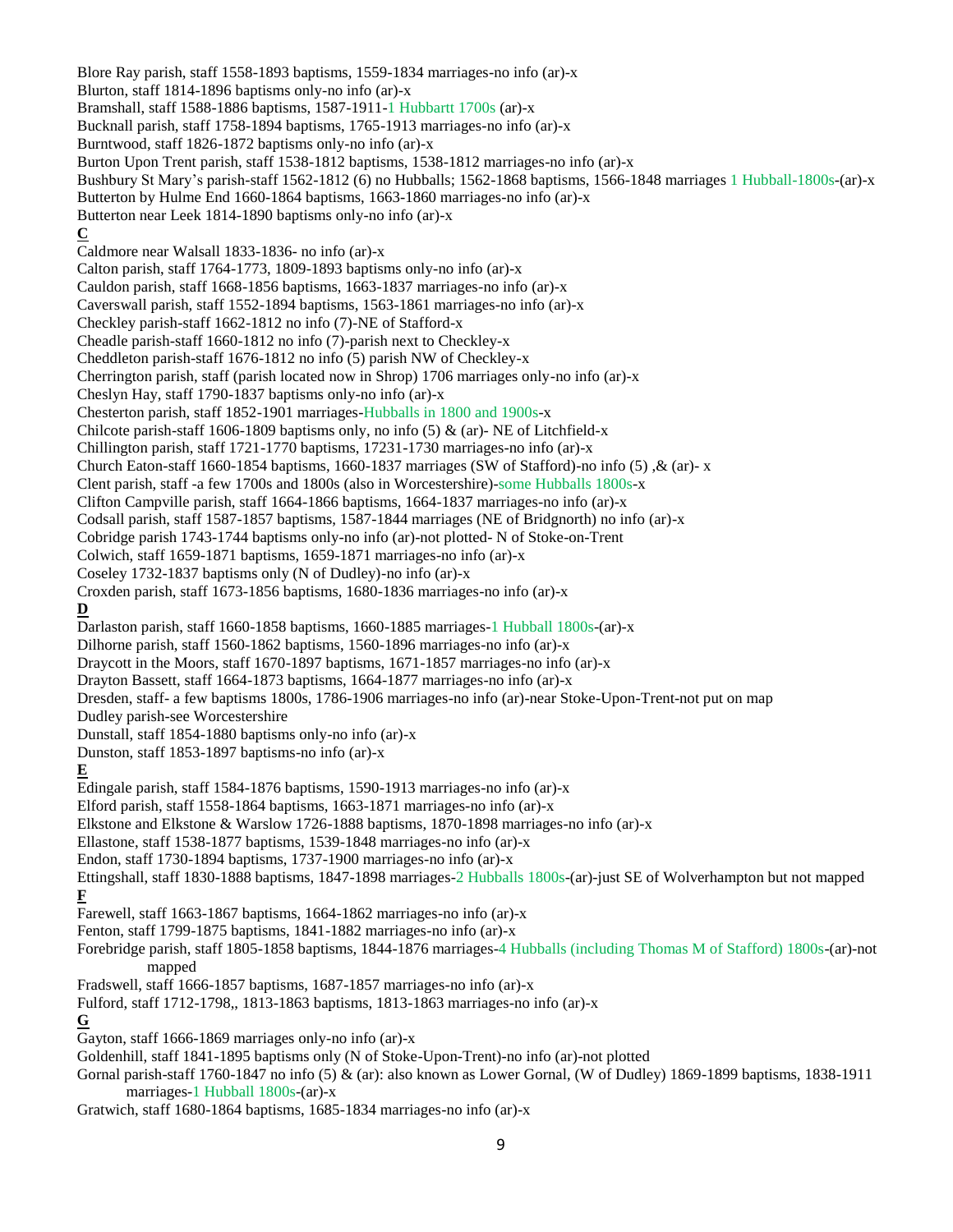Great Barr, staff 1660-1870 baptisms, 1661-1836 marriages (E of Walsall)-no info (ar)-x Great Wyrley 1845-1896 baptisms only-no info (ar)-x Grindon, staff 1679-1880 baptisms, 1676-1852 marriages-no info (ar)-x **H** Hammerwich, staff 1724-1822 baptisms, 1727-1834 marriages-no info (ar)-x Hamstall Ridware parish-staff (HT): 1598-1856 baptisms, 1598-1900 marriages- no info (ar)-x Hanbury, staff 1661-1856 baptisms, 1574-1812 marriages-no info (ar)-x Handsworth-all 1800s baptisms and marriages (NW of Birmingham)-2 Hubballs 1800s (ar)-x Hanley, staff 1718-1847 baptisms, 1816-1898 marriages-(N of Stoke-Upon-Trent) no info (ar)-not plotted Harborne, staff 1660-1812 baptisms, 1661-1774 marriages (E of Dudley) no info (ar)-x Harlaston, staff 1666-1870 baptisms only-no info (ar)-x Hartshill by Stoke upon Trent, staff 1842-1894 baptisms, 1800-1898 marriages-2 Hubballs 1800s-(ar)-not mapped Haughton parish-staff (HT): 1570-1874 baptisms, 1570-1843 marriages-no info (ar)-x Hednesford, staff 1865-1896 baptisms only-(part of Cannock parish)-1 Hubball 1900s-(ar)-not mapped Hilderstone, staff 1833-1868 (N of Stafford) no info (ar)-x Hints, staff 1560-1828 baptisms, 1558-1828 marriages-no info (ar)-x Hope by Stoke upon Trent, staff 1803-1894 baptisms only-1 Hubball 1800s-(ar)-not mapped Horton, staff 1673-1870 baptisms, 1678-1836 marriages-no info (ar)-x **I, J, K** Ilam parish, staff 1661-1868 baptisms, 1661-1844 marriages-no info (ar)-x Ipstones, staff 1560-1894 baptisms, 1562-1900 marriages-no info (ar)-x Keele, staff 1540-1888 baptisms, 1543-1876 marriages-no info (ar)-x Kings Bromley, staff 1632-1865 baptisms, 1663-1835 marriages-no info (ar)-x Kingsley, staff 1561-1854 baptisms, 1561-1837 marriages-no info (ar)-x **L** Lamworth, staff 1760 marriages-1 Hubball 1800s-(ar)-location unknown Lapley, staff 1538-1896 baptisms, 1538-1913 (SW of Stafford) no info (ar)-x Leak parish-staff (HT): 1569-1772,1785-1837 baptisms, 1562-1747 marriages-no info (ar)-x Leigh, staff 1541-1816 baptisms, 1551-1812 marriages-no info (ar)-x Lichfield, staff - 1660-1874 baptisms, 1665-1879 marriages-no info (ar)-x Little Aston, staff 1877-1900 marriages-(NE of Walsall)-1 Hubball 1800s-(ar)-x Longdon, staff 1663-1814 baptisms, 1664-1851 marriages-no info (ar)-x Longton, St John, staff 1589-1890 baptisms only-no info (ar)-near Stoke upon Trent-not mapped **M** Madeley, staff 1567-1876 baptisms, 1682-1912 marriages-no info (ar)-x Maer parish, staff 1674-1876 baptisms, 1679-1887 marriages (NW of Stafford) no info (ar)-x Marchington, staff 1621-1865 baptisms, 1614-1844 marriages-no info (ar)-x Mavesyn Ridware, staff 1538-1886 baptisms, 1663-1794 marriages-2 Hubballs in the 1800s (ar)-x Mayfield, staff 1577-1898 baptisms, 1577-1900 marriages-no info (ar)-x Milwich parish-staff (HT): 1573-1876 baptisms, 1574-1852 marriages-no info (ar)-x Moreton parish-staff 1793 baptisms only- no info  $(5)$  &  $(ar)-x$ Moxley, staff 1838-1876 baptisms, 1826-1876 marriages-no info (ar)-not mapped Mucklestone parish-staff 1555-1812 baptisms, 1556-1856 marriages (W of Stafford)-no info (ar)-x **N** Newborough, staff 1601-1868 baptisms, 1603-1822 marriages-no info (ar)-x Newcastle under Lyme, staff 1563-1874 baptisms, 1563-1842 marriages-1 Hubball 1800s-(ar)-(NW of Stoke-on-Trent)-not plotted Norbury parish-staff 1560- no info (HBH); 1673-1852 baptisms and marriages (W of Stafford)- no data (5) & (ar)-x Norton Canes, staff 1659-1812 baptisms, 1660-1836 Marriages-no info (ar)-x Norton in the Moors, staff 1574-1876 baptisms, 1575-1876 marriages-no info (ar)-x **O** Ogley Hay, staff 1850-1876 baptisms, 1854-1900 marriages-no info (ar)-x Onecote, staff 1756-1885 baptisms only-no info (ar)-x Oulton by Stone, staff 1880-1900 marriages-no info (ar)-x **P, Q, R** Patshull, staff 1656-1874 baptisms only (NE of Bridgnorth) no info (ar)-x Pelsall, staff 1761-1838 baptisms, 1849-1876 marriages-no info (ar)-x Pipe Ridware, staff 1571-1893 baptisms, 1565-1894 marriages-no info (ar)-x Quarnford, staff 1795-1854 baptisms only-no info (ar)-x

Quarry Bank, staff 1845-1875 baptisms only-4 Hubball 1800s-(ar)-(S of Dudley)-not mapped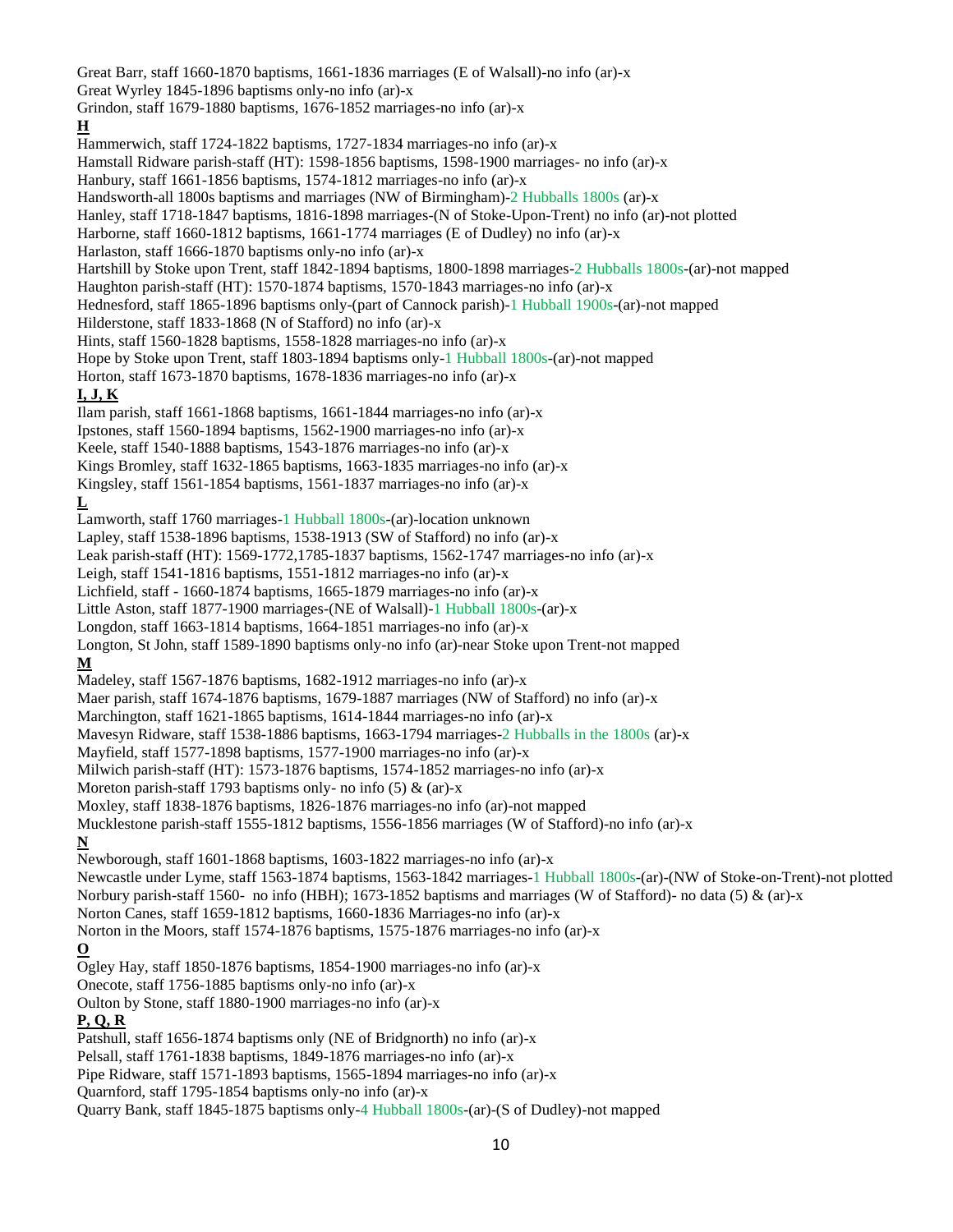Raddal Hill, 1826-1893 baptisms, 1847-1893 marriages (S of Dudley between Rowley Regis and Brierley Hill)-2 Hubballs 1800s-(ar) not mapped Rocester parish-staff 1565-1705 no info (HT): 1566-1868 baptisms, 1566-1847 marriages-no info (ar)-x Rolleston, staff 1569-1894 baptisms, 1663-1835 marriages-no info (ar)-x Rugeley parish-staff-1569-1876 baptisms, 1569-1876 marriages- no info  $(5)$  &  $(ar)$ -x Rushall parish-staff 1660-1813 no info (5): 1660-1883 baptisms, 1662-1884 marriages-3 Hubballs 1800s(ar)-x Rushton Spencer-staff 1693-1812 no info (5): 1693-1856 baptisms, 1699-1836 marriages-no info (ar) – x **S** Salt 1843-1855 baptisms only (N of Stafford) no info (ar)-x Shareshill parish St Mary and St Luke, staff 1687-1868 baptisms, 1688-1836 marriages (N of Wolverhampton) no info (5) & (ar)-x Sheen parish staff 1660-1850 no info (5)-x Shenstone parish staff 1653-1812 no info (5)-x Standon parish-staff (HT): 1558-1856 baptisms, 1558-1856 marriages-no info (ar)-x Stone, staff 1568-1886 baptisms, 1567-1896 marriages-2 Hubball 1800s-(ar)-x Stonnall, staff 1823-1836 baptisms only-no info (ar)-x Stowe, staff 1574-1867 baptisms, 1574-1850 marriages-no info (ar)-x Stretton by Burton upon Trent (w/ Claymills), staff 1842-1874 baptisms, 1848-1862 marriages (E of Stafford-on border) no info (ar)-x Stretton by Penkridge, staff 1678-1887 baptisms, 1681-1837 marriages (S of Stafford) no info (ar)-x Swynnerton 1676-1868 baptisms, 1676-1849 marriages-(NW of Stafford)-no info- (ar)-x **T** Tamworth, staff 1557-1614, 1664-1809 baptisms, 1557-1844 marriages-1 Hubball late 1800s-(ar)-x Tatenhill, staff 1563-1868 baptisms, 1563-1841 marriages-no info (ar)-x Tividale 1861-1886 (just E of Dudley) no info (ar)-not mapped Trentham, staff 1558-1852 baptisms, 1561-1852 marriages-no info (ar)-x Tunstall, staff 1795-1900 (lots of holes) baptisms only (N of Stoke-upon-Trent)-no info (ar)-not mapped Tutbury, staff 1673-1838 baptisms, 1673-1808 marriages-no info (ar)-x **U,V,W,X,Y,Z** Upper Gornal-see Gornal Wall, staff 1843-1871 baptisms only-no info (ar)-x Waterfall, staff 1661-1856 baptisms, 1663-1837 marriages-no info (ar)-x Wednesfield, staff 1751-1837 baptisms, 1853-1882 marriages (NE of Wolverhampton) 2 Hubballs-1800s, 2 in 1900s-(ar)-x Weeford, staff 1562-1886 baptisms, 1563-1835 marriages-no info (ar)-x West Bromwich 1609-1660, scattered 1700s baptisms, marriages scattered 1700s (just E of Dudley)-3 Hubballs 1800s- (ar)-x Weston under Lizard, staff 1653-1865 baptisms, 1662-1854 marriages (just N of Tong)-no info (ar)-x Weston upon Trent, staff 1666-1864 baptisms, 1671-1859 marriages (in Derbyshire)-no info (ar)-x Wetton, staff 1660-1872 baptisms, 1662-1898 marriages-no info (ar)-x Whitgreave (St John), staff 1844-1868 (N of Stafford) no info (ar)-x Whitmore, staff 1674-1863 baptisms, 1682-1837 marriages-no info (ar)-x Whittington, staff 1663-1870 baptisms, 1663-1859 marriages-no info (ar)-x Wichnor, staff 1660-1835 baptisms, 1733-1828 marriages-no info (ar)-x Willenhall St Anne's-Staffordshire 1861-1931 no Hubballs (Wolverhampton area) (6)-x Willenhall St Giles-Staffordshire Baptisms 1642-1812; Burials 1727-1812 no Hubballs (Wolverhampton area) (6)-x Willenhall St Stephen's-Staffordshire 1848-1934 no Hubballs (Wolverhampton area) (6)-x Yoxall, staff 1664-1856 baptisms, 1666-1843 marriages-no info (ar)-x **Total = 160 parishes Total parishes in Staffordshire reviewed = 220**

### **Warwickshire From Harolds notes [HBH]** and **Salt Lake documents searched with archersoftware = (ar)**

# **Warwickshire Parishes with Hubballs listed:**

Birmingham, Summer Lane, St Philip 3 Hubballs 1813 (doc#C018710, C012625)- (ar)-not plotted Knowle parish 1682-1875 baptisms, 1682-1881 marriages- 1 Hubball 1897-(ar)-x Studley1659-1874 baptisms, 1663-1876 marriages (E of Ipsley) 2 Hubballs married 1744 & 1752-(ar)-x

### **Warwickshire Parishes with NO Hubballs listed:**

Alcester 1560-1875 baptisms, 1561-1876 marriages-no info (ar)-x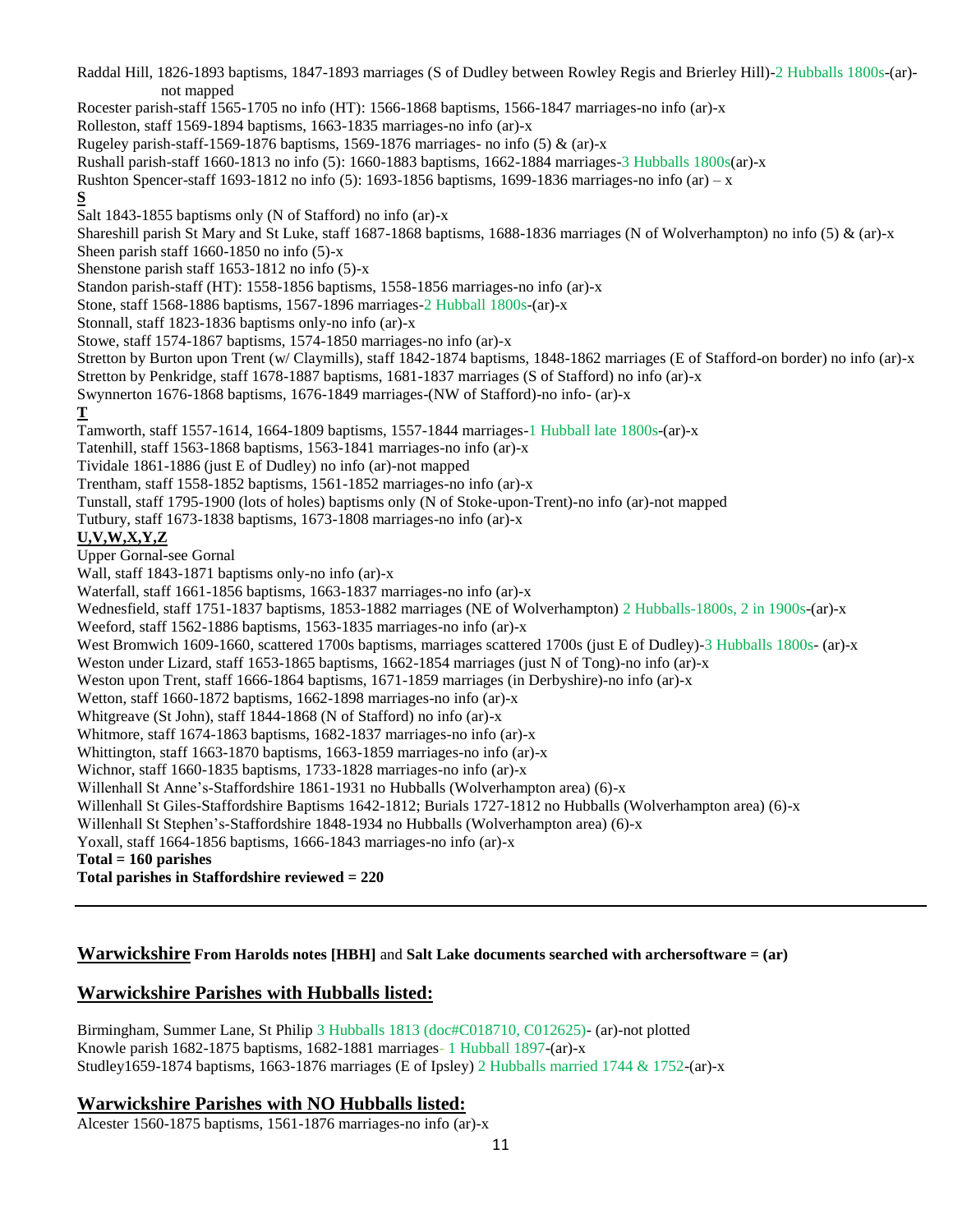Anstey (from C.A. Bernall, 16<sup>th</sup> century marriages (1538-1600) --part of Worc but in Leicestershire-no info (HBH)-x Aston Cantlow 1595-1700,1772-1838 baptisms, 1749-1837 marriages-no info (ar)-x Atherstone-on-Stour (Gloucestershire or Warwickshire?)1611- no info-(HBH)-x Baddesley Clinton 1632-1874 baptisms, 1711-1847 marriages-no info (ar)-x Barston 1598-1874 baptisms, 1603-1876 marriages-no info (ar)-x Barton-on-the-Heath (from C.A. Bernall, 16<sup>th</sup> century marriages (1538-1600) no info-(HBH)-x Berkswell 1665-1836 baptisms, 1666-1836 marriages-no info (ar)-x Beaudesert 1607-1810 baptisms, 1609-1876 marriages-no info (ar)-x Bickenhill 1558-1859 baptisms, 1559-1875 marriages-no info-(ar)-x Bishops Tachbrook (from C.A. Bernall,  $16<sup>th</sup>$  century marriages (1538-1600) no info-(HBH)-x Bourton-on-Dunsmore (from C.A. Bernall, 16<sup>th</sup> century marriages (1538-1600) no info-(HBH)-x Butlers Marston (from C.A. Bernall, 16<sup>th</sup> century marriages (1538-1600) no info-(HBH)-x Castle Bromwich 1619-1898 baptisms only-no info (ar)-x Charlecote (from C.A. Bernall, 16<sup>th</sup> century marriages (1538-1600) no info-(HBH)-x Claverdon 1762-1763 baptisms only-no info (ar)-x Coleshill 1538-1874 baptisms only-no info (ar)-x Coughton 1616-1875 baptisms, 1736-1876 marriages-no info (ar)-x Elmdon 1538-1854 baptisms, 1726-1878 marriages-no info (ar)-x Ettington parish 1623 no info-(HBH)-x Fenny Compton 1627-1812 no info-(HBH)-x Franciscan Misson (Birmingham) 1657 (not carefully checked)-no info Great Alne 1604-1875 baptisms, 1613-1895 marriages-no info (ar)-x Halford (from C.A. Bernall, 16<sup>th</sup> century marriages (1538-1600) no info-(HBH)-also see Shropshire no Hubballs-x Hampton in Arden 1590-1848 baptisms, 1599-1879 marriages-no info (ar)-x Hatton (from C.A. Bernall,  $16<sup>th</sup>$  century marriages (1538-1600) no info-(HBH)-x Henley-In-Arden: few baptisms, no marriages (ar)-x Honington (from C.A. Bernall,  $16<sup>th</sup>$  century marriages (1538-1600) no info-(HBH)-x Idlicote (from C.A. Bernall, 16<sup>th</sup> century marriages (1538-1600) no info-(HBH)-x Ipsley parish 1612-1879 baptisms, 1615-1837 marriages-no info (ar)-x Lapworth 1561-1853 baptisms, 1561-1831 marriages (near Ipsley)-no info-(P17-HT)-(ar)-x Leanington Priors 1704 -(HBH)-x Long Compton parish1608-1681- no info-(HBH)-x Packwood 1668-1874 baptisms, 1671-1875 marriages (near Ipsley)-no info-(ar)-x Preston Bagot-few baptisms, 1635-1700, 1754-1874 marriages-no info (ar)-x Priors Hardwick 1662- no info-(HBH)-x Rowington 1612-1812 baptisms, 1612-1876 marriages-no info (ar)-x Sheldon 1558-1874 baptisms, 1558-1875 marriages-no info (ar)-x Shirley limited 1800 data (ar)-x Snitterfield (from C.A. Bernall, 16<sup>th</sup> century marriages (1538-1600) no info-(HBH)-x Solihill parish 1538-1668 no info-(HBH)-x Spernall 1701-1812 baptisms, 1701-1836 marriages (near Ipsley) no info-(ar) -x Tanworth in Arden 1558-1784 baptisms, 1558-1824 marriages (near Ipsley)-no info-(ar)-x Temple Balsall 1809-1831 baptisms-no info (ar)-x Temple Grafton 1612- no info-(HBH)-x Tidmington parish-Warwickshire 1636-1812 no info-(HBH)-x Ullenhall 1749-1750 baptisms only 1800 data-(ar)-x Weddington parish-Warwick 1663-1812 no info-(HBH)-x Whitchurch - shrop and Warwickshire -(from C.A. Bernall, 16<sup>th</sup> century marriages (1538-1600) - no info-(HBH)-x Wootton Wawen 1546-1701 baptisms, 1546-1876 marriages (near Ipsley)-no info (ar)-x Wroxall 1587-1810 baptisms, 1587-1885 marriages-no info (ar)-x **Total: 49 parishes Total number of parishes reviewed in Warwickshire = 52**

---------------------------------------

# **Worcestershire Parishes with Hubballs listed:**

Abberley parish 1558-1875 1 Hubbal 1761-(ar)-x Alvechurch parish 1545-1800 (E of Kidderminster) 1 Hubble 1840-(ar)-x Astley 1540-1874 baptisms, 1539-1885 marriages-1 Hubball 1584, 1 Hubball 1698-(ar)-x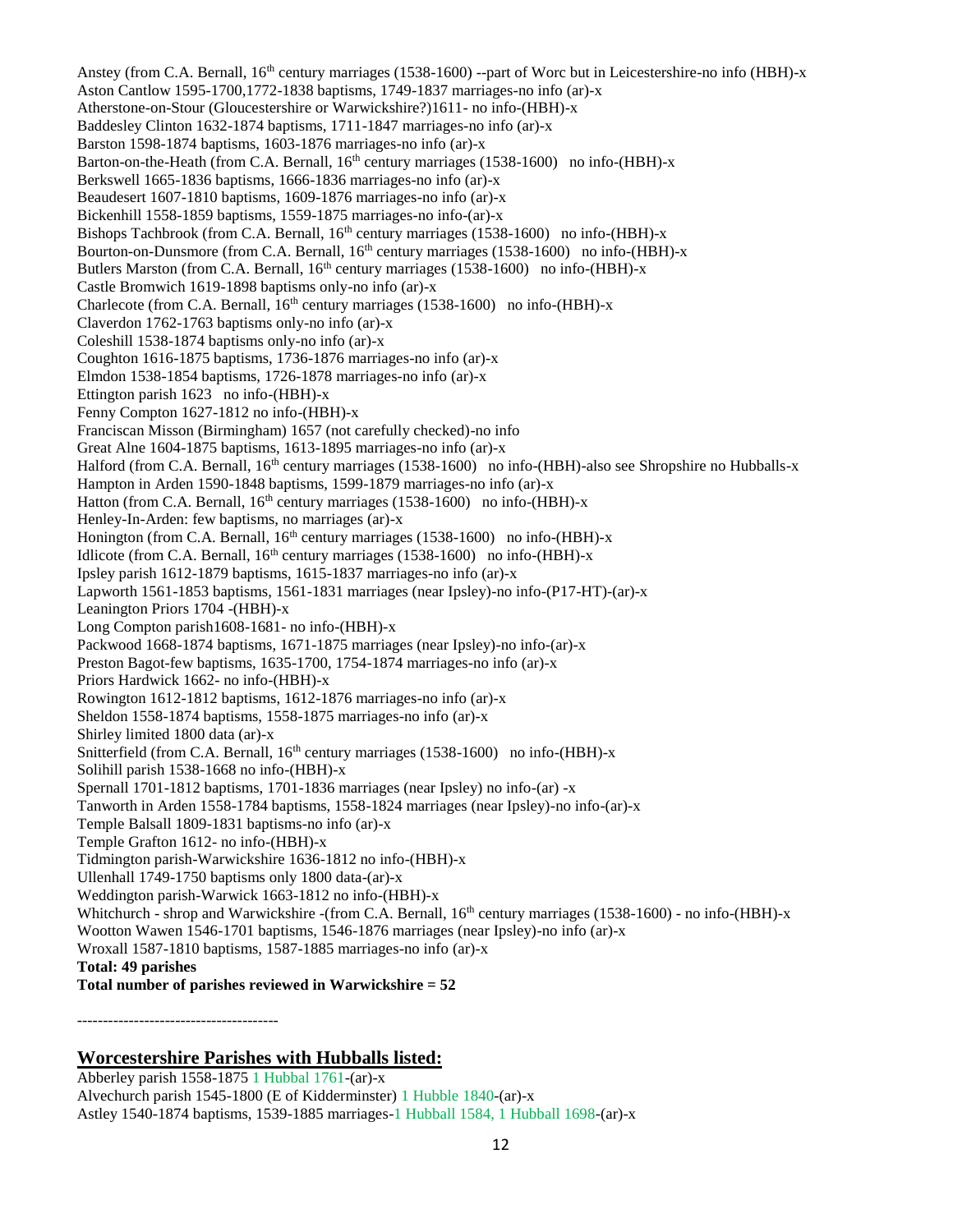Belbroughton, Holy Trinity parish: 21 Hubballs from 1729-1873s; Baptisms & Marriages 1540-1876; Burials 1700-1820 – (5)-x Repeated: 1540-1870 baptisms, 1540-1876 marriages- 3 Hubball in the 1700's (ar)-x

Broom, St Peter parish: 1616-1876 baptisms; 1661-1753 marriages (2 Hubballs entry 1762, 1765)-(5)-(ar)-x

Bromsgrove parish 1590-1822 baptisms; 1683-1758 marriages-27 Hubballs in the 1700; more in the 1800s (NW of Redditch) (ar)-x Catshill 1824-1875 baptisms, 1862-1889 marriages-1 Hubball 1870-(ar)-x

Churchill in Oswaldslow, St Michael parish: 1 Hubball 1665; Baptisms 1560-1850; limited Marriages & Burials – (5)-x

(see above) Churchill in Oswaldslow 1566-1871 baptisms, 1564-1878 marriages (E of Worcester) no info (ar)-x

Chaddesley Corbett-Viewed register at the Hive, Worcester-no Hubball's or Wakemans-dates not recorded (records difficult to read)

Chaddesley Corbett St Cassian: Baptisms & Marriages 1539-1875; Burials 1700-1870 – 6 Hubballs from 1700-1756 (5) & (ar)-x Chaddesley Corbett-lots of Wakemans listed from 1539-(ar)

Clent, St Clement parish; Baptisms & Marriages 1560-1877; Burials 1750-1870: 2 Hubballs 1600s, 9 Hubballs 1700s-(5) & (ar)-x Cradley, St Peter parish, (S of Dudley): 5 Hubballs from 1860-1862; Baptisms 1736-1877; Marriages 1802-1877 -(5) & (ar)-x

Dudley churches combined: 1 Hubball 1500s? 19 Hubballs 1600s, 37 Hubballs 1700s, tons of Hubballs 1800s-(ar)-

Dudley St Edmunds 1540-1858 baptisms, 1542-1610, 1846-1869 marriages

Dudley St Thomas 1541-1893 baptisms, 1543-1877 marriages

Hagley, St John the Baptist: 5 Hubballs from 1723-1817; Baptisms, Marriages & Burials 1740-1820-(5) (nothing in [ar] search)-x Halesowen parish Worc 1559-1800-3 Hubball 1700s, 6 Hubballs 1800s (ar)-x

Hartlebury, St James parish, Baptisms 1540-1869; Marriages 1813-1886; Burials 1740-1869: 12 Hubball baptisms 1795-1812 (5)-x (Using (ar) only 8 Hubballs found: 3 Hubballs 1700s, 4 Hubballs 1800s)

Holt parish 1538-1812 (on the Severn R) 3 Hobdalls listed in the 1600s;(see spreadsheet), (ar)-x

Inkberrow parish 1598-1875 marriages, 1613-1875 (S of Redditch)-1 Hubble 1860 (ar)-x

Kidderminster parish-Worc 1539-1800, no entries recorded by HBH: 13 Hubballs 1700s, 16 Hubball 1800s using (ar)-x

Old Swinford, St Mary parish (SW of Dudley): 14 Hubballs from 1693; Baptisms & Marriages 1602-1877; Burials from 1740-(5) (reviewed with [ar])-1 Hubball 1600s, 3 Hubballs 1700s, 12 Hubballs 1800s-(ar)-x

Ombersley parish 1574-1877 baptisms, 1574-1882 marriages, 1 Hubball dated 1581, (ar)-x

Pedmore, St Peter parish; Baptisms & Marriages 1539-1875; Burials 1720-1839: 2 Hubbolds, 1682; 3 Hubballs 1800s-(5) (rechecked with [ar]-x

Ribbesford 1574-1653, 1689-1881 baptisms, 1660-1715, 1813-1837 marriages-1 Hubball 1500s?; 25+ Hubballs 1600s; 14 Hubballs  $1700s-(ar)-x$ 

Rock 1547-1875 baptisms, 1548-1896 marriages 10 Hubballs 1500s; 15 Hubballs 1600s; 10 Hubballs 1700s-(ar)-x

Shelsey Beauchamp 1538-1800 (W of Severn) 1 Hubball 1762-(ar)-x

Shrawley parish 1706-1875 fragmented, 1 Hubball 1758, (ar)-x

Stoke Prior 1564-1875 baptisms, 1574-1882 marriages-1 Hubball 1815-(ar)-x

Upper Arley-see Staffordshire-x

Upton Warren 1604-1886 baptisms, 1723-1882 marriages- 1 Hubball 1826-(ar)-x

Wolverley, St Peter parish: – 3 Hubballs,1700s, Baptisms 1616-1828; Marriages 1616-1837; Burials 1740-1819-(5): 1616-, 1743-1869 baptisms, 1616-1700, 1743-1837 marriages-13 Hubballs 1700s, 7 Hubballs 1800s-(ar)-x

Worcester, St Martin with St Peter (east side of city of Worcester) 1788-1898 baptisms, 1762-1878 marriages-1 Hubball 1803-(ar)

Worcester, St Clement 1608-1828 baptisms, 1608-1884 marriages-1 Hubball 1700s (ar)-x

Worcester, St Peter 1757-1875 baptisms, 1754-1864 marriages-6 Hubballs 1700s-(ar)

**Total = 34 parishes**

# **Worcestershire Parishes with NO Hubballs listed:**

Abberton parish Worc (east of Worcester) 1661-1812 no info (ar)-x Abbots Morton parish (east of Worcester) 1611-1784 few records-no data (ar)-x Acocks Green parish (SE of Birmingham) 1866-1871-389 entries-no data (ar)- not on map Acton Beauchamp parish worc (WSW of Worcester) 1577-1835 no info (ar)-x Alderminster parish-Worc (SE of Stratford-upon-Avon) 1613-1812 no info HBH; 1611-1800 no info (ar)-x? Aldington parish (SE of Worcester) 1829 no info (ar)- location unknown Alfrick parish (W of Worcester)1622-1812 no info (ar)-x Alstone 1550-1805 no info-location unknown Alston and Washbourn 1762 (few records) no info (ar) not located Alveston parish 1750-1786 (few records) E of Stratford-upon-avon—Warwick) (ar)-not located Apesdale parish, (NW of Stoke-on-Trent?) baptisms 1866-1867 only, no info (ar) not located Areley Kings parish 1539-1800 (on the Severn R) no info (ar)-x Arrington parish 1813 only (SW of Cambridge??) no info (ar) not located Arrow parish 1765 only (Warwick co-S of Redditch???) no info (ar) not located Ascott Orpedshon parish 1858 only no info (ar)- Location unknown Aston 1729-1875 few records, (NE of Birmingham?), no info (ar) location unknown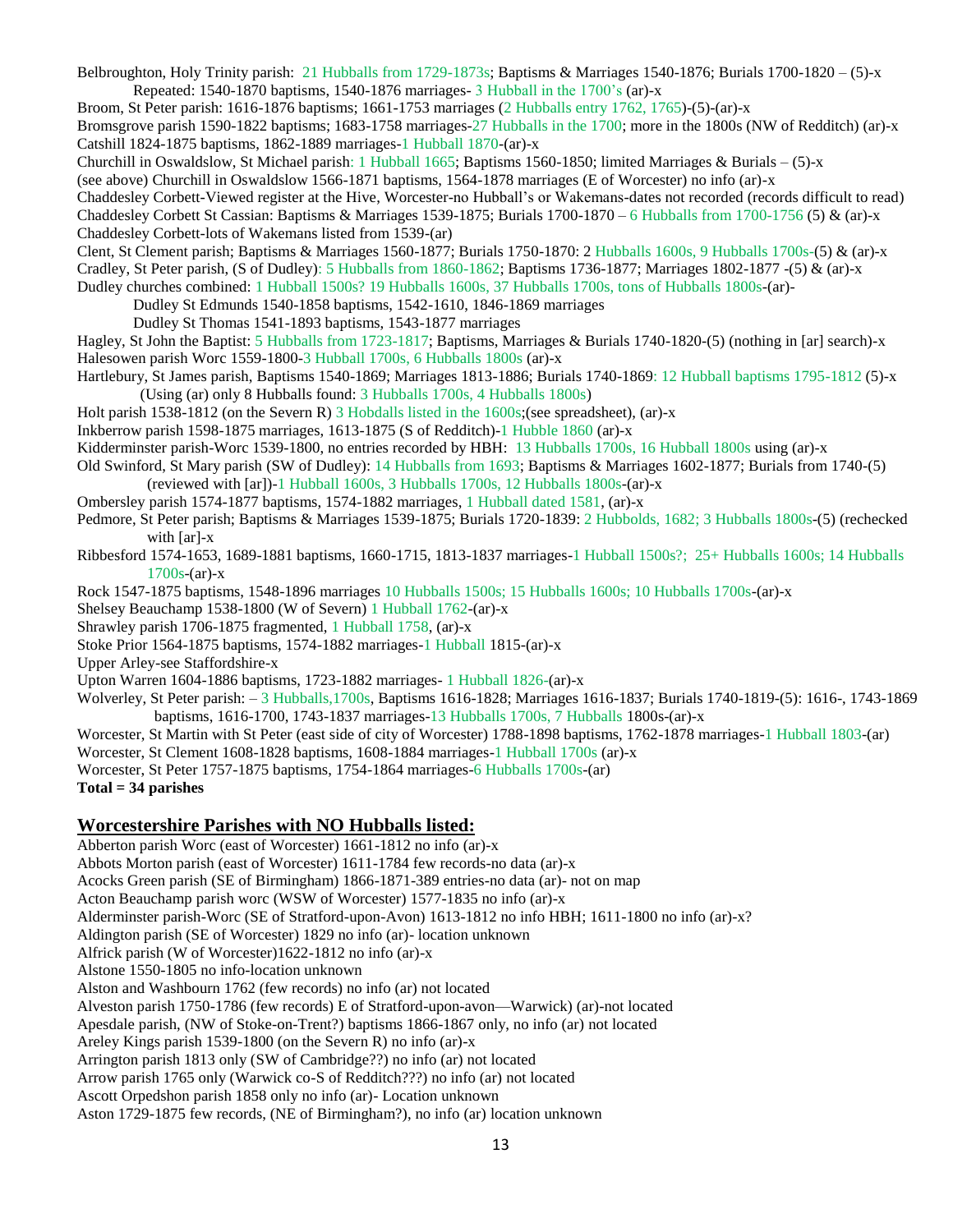Aston Hall baptisms 1841 only, no info (ar)- unknown location Aston Magna baptisms 1844-1847 (S of Stratford-upon-avon, Gloucester) no info (ar)-not mapped Aston Somerville baptisms 1617-1812 only- no info (ar)-x Atherstone marriages 1789-1792 only (just outside of Redditch) no info (ar)-not mapped **B** Backley parish 1814 baptisms (in town of Kettering-not worcs) only no info (ar)-not mapped Badsey parish Worc 1538-1865-no Hubballs- (3)-x Balsall Heath 1853-1859 baptisms only (S part of Birmingham) no Hubballs (ar)-not mapped Barbourne (Worcester), Baptisms 1876-1896, Marriages 1890-1902, no Hubballs (ar)-not mapped Barford parish (NE of Stratford-upon-avon), baptisms 1729,1755,1762,1786 no Hubballs-(ar)-not mapped Bartley, Bartley Farm, Bartley Green and Barton (Bartley Green is SW of Birmingham) 1866 baptisms only (ar)-not mapped Bayton parish (next to Rock parish) 1564-1800, no Hubballs (ar)-x Bengeworth 1614-1700 marriages, 1615-1700 baptisms, 1700s scattered dates. (SE corner of Worcs)-no info-(ar)-x Beoley 1755-1875 marriages, 1771-1875 Baptisms (S of Birmingham) no info (ar)-x Berrow 1611-1700 baptisms, 1700s scattered dates (SW corner of Worcs)-no info-(ar)-x Besford 1539-1699, 1751-1874 Baptisms (SE of Worcester)-no info-(ar)-x Bewdley 1767-1793 marriages, 1776-1836 baptisms-no info-(ar)-x Birlingham 1566-1896 marriages, 1568-1894 baptisms (SE of Clevelode)-no info-(ar)-x Birtsmorton parish 1539-1812 baptisms, 1539-1837 marriages. (SW corner of Worcs)-no info-(ar)-x Bishampton parish 1616-1700, 1738-1875 baptisms, 1754-1880 marriages (SE of Worcester)-no info-(ar)-x Blockley 1607-1700 baptisms, 1612-1700 marriages, scattered 1700s (SE off of map-see Mickleton)-no info (ar)-not mapped Bishop of Worcester 1317-1327-reference unknown-not a parish Bockleton parish (S of Tenbury) (Baptisms 1574-1761 US data); 1575-1850 marriages, 1762-1877 baptisms; no info- (ar)-x Bradley (Green) 1612-1700, 1719-1874 baptisms (SW of Redditch)-no info-(ar)-x Bredon, parish: 1561-1700- no Hubballs-(2); 1559-1875 baptisms (SE of Clevelode) (ar) no info -x Bresons Norton 1612-1692-no info-(ar)-plotted with Bredon-x Bredicot 1702-1874 baptisms (E o Worcester)-no info (ar)-x Bretforton 1538-1837 baptisms, 1538-1876 marriages (SE corner of Worcs)-no info-(ar)-x Bricklehampton 1611-1698, 1725-1884 marriages; 1611-1700, 1718-1874 baptisms-no info (SE of Clevelode)-(ar)-x Broadwas 1612-1700 baptisms scattered 1700s-(W of Worcseter)-no unfo-(ar)-x Broadway 1539-1880 marriages; 1541-1875 baptisms (SE corner of Worcester)-no info (ar)-x Broughton Hackett 1611-1700, 1761-1875 baptisms; 1611-1702, 1759-1881 marriages (W of Worcester)-no info (ar)-x Bushley 1538-1812 (S of county on the Severn) no info; HBH and (ar)-x **C** Castlemorton 1558-1874 baptisms, 1613-1884 marriages (SW corner of county)-no info-(ar)-x Chaceley- just a few years in the 1700s baptisms (SW corner of county) no info-(ar)-x Chaseley parish Worc, 1538-1718 (records from 1718-1812 not reviewed) (2) – no Hubballs-x Church Honeybourne 1581-1832 marriages, 1614-1813 baptisms (SE corner of county)-no info (ar)-x Church Lench parish-Worc (SE corner of county) 1702-1812 no info; 1615-1836 no info HBH & (ar)-x Churchill by Kidderminister, St James parish: no Hubballs; Baptisms 1613-1700 – (5)-x Claines parish (on the Severn R N of Worc) 1538-1800; no Hubballs (ar)-x Cleeve Prior 1598-1875 baptisms, 1599-1885 marriages (SE corner of county)-no info (ar)-x Clifton on Teme parish 1598-1812 no Hubballs (ar)-x Cofton Hackett (SW of Birmingham) 1580-1619 marriages, 1611-1700 baptisms-no info (ar)-x Cotheridge 1611-1812 baptisms, 1652-1882 marriages-no info (ar)-x Croome D'Abitot 1608-1700, 1813-1874; 1754-1873 marriages-no info (ar)-x Crowle 1539-1874 baptisms only-no info (ar)-x Cutsdean 1634-1676, various 1700s & 1800s baptisms-no info (ar)- location unknown **D** Daylesford 1661-1700, various 1700s, various 1800s-no info (ar)-SE of Birmingham-not plotted Defford 1540-1812 baptisms only-no info (ar)-x Diocese of Worcester-all over the county Doddenham 1538-1779,1813-1874 baptisms; 1539-1855 marriages-no info (ar)-x Dodderhill 1612-1641,1774-1874 baptisms-no info (ar)-x Dormston 1613-1700, 1813-1862 baptisms only-no info (ar)-x Doverdale 1615-1874 baptisms, 1814-1872 marriages-no info (ar)-x Droitwich St Andrew 1571-1800 baptisms, 1571-1800 marriages; no Hubballs (ar)-x Droitwich St Peter 1544-1800 baptisms, 1544-1800 marriages; no Hubballs (ar)-x **E**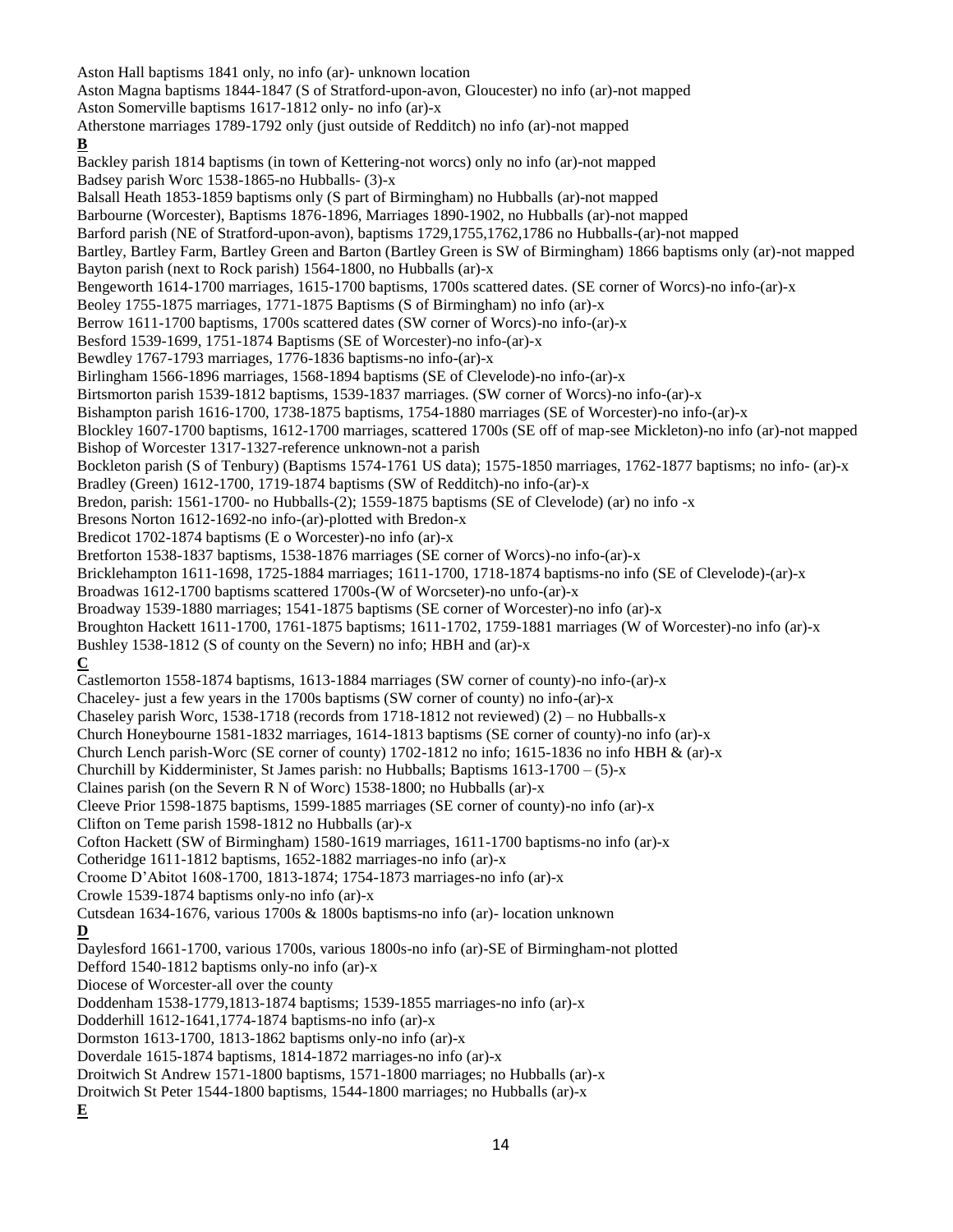Earls Croome 1612-1848 baptisms, 1659-1836 marriages -no info (ar)-x Eastham 1572-1812 (W of Severn) no Hubballs (ar)-x Eastham (Hanley chied, Orleton) (parish of Teme Valley south?) 1572-1812, HBH-x Eastham parish-Hanley William, HBH-x Eckington 1611-1875 baptisms, 1612-1885 marriages-no info (ar)-x Eldersfield parish Worc 1611-1700, 1841-1894 baptisms, 1754-1837 marriages-no Hubballs-(2) & (ar)–x Elmbridge parish-Worc 1570-1812 no info, HBH: 1613-1700, 1771-1874 baptisms, 1755-1837 marriages-no info (ar)-x Elmley Castle 1611-1640, 1741-1811 baptisms, 1612-1836 marriages-no info (ar)-x Elmley Lovett 1608-1800 baptisms only-not continuous (SE of Bewdley) no Hubballs (ar)-x Evenlode misc dates-no info (ar)-not plotted Evesham-misc dates-no info (ar)-not plotted Far Forest parish baptisms 1848-1865 no Hubballs (ar)-x Feckenham parish 1538-1874 Baptisms (S of Redditch)-no Hubballs (ar)-x Fladbury 1560-1850 baptisms, 1560-1896 marriages-no info (ar)-x Flyford flavell-pieces-no info (ar)-no mapped Frankley: few records (ar)-x **G** Grafton Flyford 1676-1874 baptisms, 1749-1882 marriages-no info (ar)-x Great Hampton 1611-1711, 1753-1875 baptisms, 1756-1874 marriages-no info (ar)- possibly in town of Worcester Great Kyre 1599-1875 baptisms, 1599-1875 marriages-no info (ar)-location unknown Great Malvern-scattered baptisms in the 1700s-no data-(ar)-x Great Witley parish 1706-1885 fragmented, no Hubballs (ar)-x Grimley parish 1573-1800 (on the Severn R above Worc) no Hubballs (ar)-x **H, I, J** Hadzor 1554-1800 marriages, 1555-1800 baptisms-no info-(ar)-x Hallow parish 1584-1880 (on the Severn R above Worc) no Hubballs (ar)-x Hampton Lovett 1615-1700, then pieces-baptisms-no info (ar)-x Hanbury parish, 1577-1800 baptisms, 1577-1754 marriages -no info (ar)-x Hanley Castle St Mary 1538-1875 baptisms, 1569-1895 marriages-no info (ar)-x Hanley Child parish 1813-1895 (W of Severn) no Hubballs (ar)-x Hanley William 1587-1847 baptisms, 1589-1831 marriages (W of Severn) no Hubballs (ar)-x Harvington scattered records 1700-1800-no info (ar)-x Hill Croome 1611-1700 baptisms with random 1700s dates, no info (ar)-x Himbleton 1611-1812 baptisms only-no info (ar)-x Hindlip 1612-1875 baptisms, 1613-1882 marriages-no info (ar)-x **K** Kempsey parish-Worc 1690-1812 no info, HBH: 1608-1899 baptisms, 1608-1896 marriages-no info-(ar)-x Kings Norton 1613-1760 baptisms; (S of Birmingham)- no info (ar)-x Kington parish-Worc 1588-1836 no info, HBH: 1587-1863 baptisms, 1588-1761 marriages-no info (ar)-x Knighton on Teme 1560-1880 (W of Severn) no Hubballs (ar)-x Knightwick 1539-1874 baptisms, 1542-1880 marriages-no info (ar)-x Leigh 1537-1874 baptisms, 1537-1882 marriages-no info (ar)-x Lindridge parish 1574-1875 (W of Severn) no Hubballs (ar)-x Little Malvern 1691-1836 baptisms, 1695-1836 marriages-no info (ar)-x Little Witley parish 1680-1874 baptisms, 1688-1875 marriages-no Hubballs, (ar)-x Longdon parish Worc 1538-1812 - no Hubballs (2)-x Lulsley 1783-1874 baptisms only-no info (ar)-x Lye & Wollescote, Christ Church parish: - no Hubball; Baptisms 1839-1900; Marriages & Burials 1780 and up-(5)-not mapped **M, N** Madresfield 1611-1700, 1742-1812 baptisms, 1742-1836 marriages-no info (ar)-x Mamble parish Worc 1638-1812 no Hubballs (ar)-x Martin Hussingtree 1538-1708, various dates after that- Baptisms only-no info (ar)-x Martley parish 1706-1800 scattered dates; no Hubballs (ar)-x Mathon 1613-1808, 1813-1884 baptisms, 1614-1836 marriages-no info (ar)-x Moseley by Birmingham, St Mary 1758-1874 baptisms-no Hubballs (ar)-x Naunton Beauchamp 1559-1812 baptisms, 1559-1860 marriages-no info (ar)-x Newland 1612-1700 baptisms, 1623-1696 marriages- no info (ar)-x North Piddle 1613-1700, 1776-1874 baptisms, 1611-1698, 1754-1875 marriages-no info (ar)-not plotted North and Middle Littleton 1661-1874 baptisms, 1662-1884 marriages-no info (ar)-x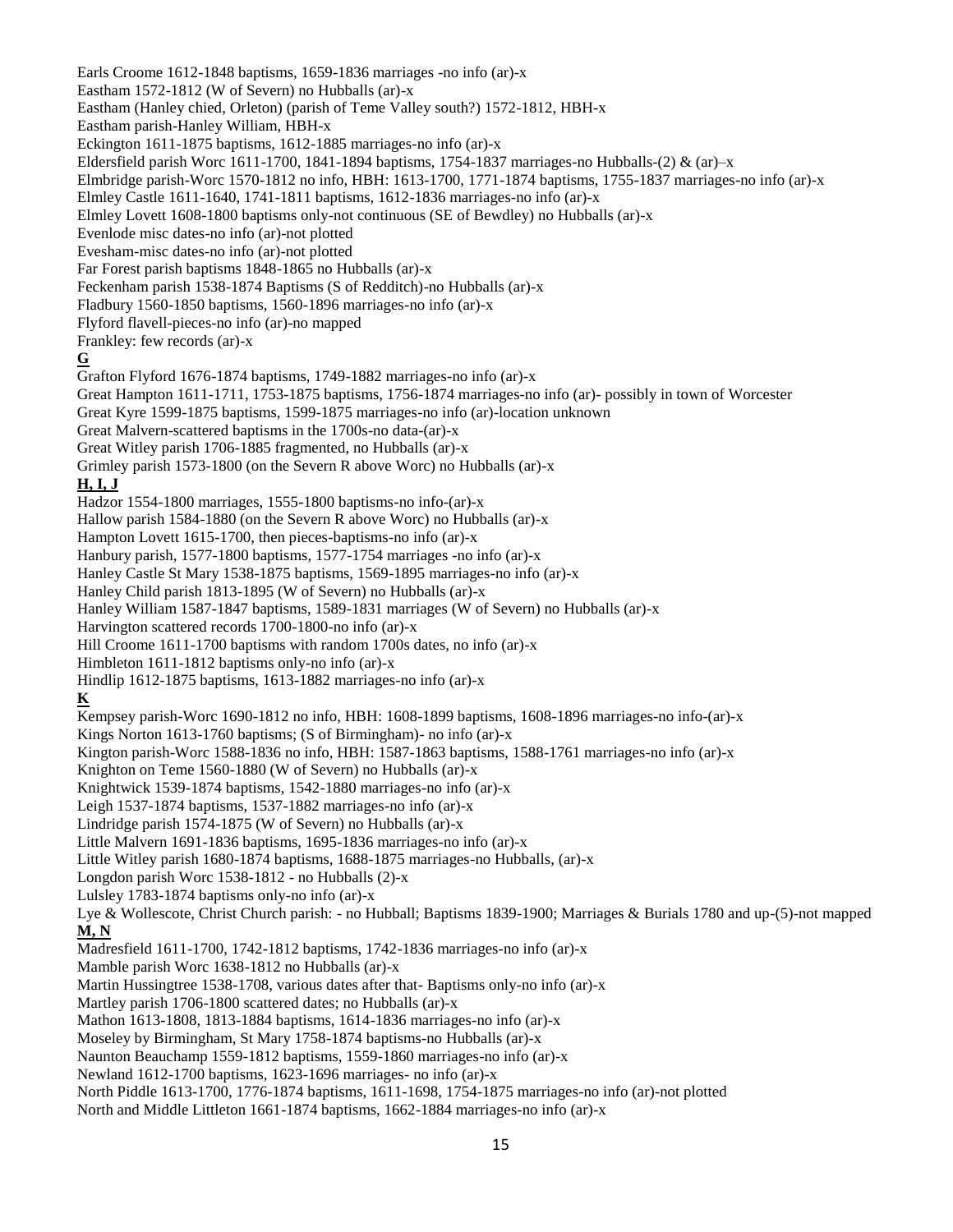Northfield: a few 1700s only-(ar)-x Norton 1538-1868 baptisms only-no info (ar)-x Norton and Lenchwick 1610-1700, 1868-1884 baptisms, 1539-1836 marriages-no info (ar)-x **O, P, Q, R** Oddingley 1612-1785,1813-1874 baptisms only- no info (ar)-x Offenham 1543-1812 no info, HBH: 1539-1621, then various dates baptism, 1581-1677 then scattered dates-no info (ar)-x Oldberrow various dates 1700 & 1800s-no info-(ar)-x Oldbury various dates 1700 & 1800s-no info (ar)-x Overbury 1748-1875 baptisms, 1755-1882 marriages-no info (ar)-x Pendock parish Worc 1558-1812 – no Hubballs (2): 1612-1700, various dates after that-baptisms, 1612-1700,1755-1835-no info (ar) –x Pensax parish 1620-1815 no Hubballs (ar)-x Peopleton 1612-1877 baptisms, 1665-1885 marriages-no info (ar)-x Pershore Holy Cross 1540-1812 baptisms, 1615-1700 marriages-St Andrews 1609-1812 baptisms only-no info (ar)-x Pinvin 1559-1800, 1813-1874 baptisms, 1559-1796, 1823-1885 marriages-no info (ar)-x Pirton 1538-1874 baptisms, 1539-1881 marriages- no info (ar)-x Powick 1611-1875 baptisms only-no info (ar)-x Queenhill 1581-1811 baptisms, 1581-1837 marriages (on the Severn) no info (ar)-x Redditch Holy Trinity parish-Worc 1808-HBH- no info-x Redditch 1770-1835 Baptisms-no Hubballs (ar)-x Redmarley D'Abitot parish Worc. 1539-1705-no Hubballs (records from 1706 to 1815 not reviewed (2): 1542-1874 baptisms, 1539 1885 marriage-no info (ar)-x Ripple parish 1568-1802-no Hubballs-(3): 1570-1874 baptisms, 1571-1885 marriages-no info (ar)-x Rochford parish, St Michael 1561-1812 (W of Severn) no Hubballs (ar)-x Romsley 1736-1874 baptisms, 1738-1882 marriages-no info (ar)-x Rous Lench parish-Worc 1539-1811 no info, HBH: 1813-1874 baptisms, 1815-1875 marriages-no info (ar)-x Rowney Green 1860 baptisms only (N of Redditch) no Hubballs (ar)-x Rushock, St John parish: Marriages 1668-1837; Baptisms & Burials  $1740-1839(5)$  – no Hubballs – (5)-x **S, T, U, V, W, X, Y, Z** Salwarpe parish 1608-1665 baptisms-no info (ar)-x Sapey Pritchard 1661-1849 baptisms, 1663-1845 marriages-no info (ar)-x Sedgeberrow 1784-1885 baptisms, 1566-1782, 1785-1885 marriages-no info (ar)-x Severn Stoke 1538-1851 baptisms, marriages varied-no info (ar)-x Shelsey Walsh parish 1598-1879 no Hubballs (ar)-x Shipston-on-Stour 1571-1812 no info, HBH: 1727-1882 baptisms, 1727-1892 marriages-no info (ar)-x South Littleton 1538-1882 baptisms, 1539-1895 marriages-no info (ar)-x Spetchley- a few 1700s, 1813-1874 baptisms, 1764-1870 marriages (E of Worcester)-no info (ar)-not plotted Stanford on Teme 1594-1874 baptisms, 1596-1895 marriages (W of Severn) no Hubballs (ar) -x Staunton parish Worc. 1559-1700 (records 1701-1812 not reviewed) (2) - no Hubballs: ar source has only scattered 1700s-x Stockton on Teme 1541-1875 (births only) (W of Severn) no Hubballs (ar)-x Stone, St Mary- 1754-1875 Baptisms & Marriages; 1740-1837 Burials-no info-(5): 1754-1874 baptisms, 1754-1882 marriages-no info (ar)-located in Staff-x Stoulton 1721-1874 baptisms, 1722-1837 marriages-no info (ar)-x Stourbridge 1790-1837 baptisms, 1764-1805 marriages-no info (ar)-(SW of Dudley-not plotted Stourport-on-Severn 1798-1836-very few entries; no Hubballs (ar)-x Strensham 1569-1893 baptisms, 1573-1837 marriages-no info (ar)-x Stretton a few scattered dates in the 1700 and 1800s-no info (ar)-location unknown Suckley 1619-1700, 1813-1875 baptisms only-no info (ar)-x Tardebigge; a few records in the 1700 & 1800s; St Bartholomew 1731-1882 marriages (W of Reddtich) no info (ar)-x Teddington 1560-1875 baptisms, 1560-1893 marriages-no info (ar)-x Throckmorton 1546-1823 baptisms, 1545-1745 marriages-no info (ar)-x Tibberton 1612-1700, 1761-1877 baptisms, 1616-1687, 1813-1876 marriages-x Tidmington scattered dates 1700s, 1800s-no info in 1700s (ar)-x Tredington 1541-1781, various 1800s baptisms only-no info (ar)-x Upper Arley 1564-1812 baptisms, 1564-1812 marriages-see Staffordshire-x Upton Snodsbury1577-1875 baptisms, 1595-1880 marriages (E of Worcester)-no info (ar)-not plotted Upton on Severn 1546-1875 baptisms, marriages scattered-no info (ar)-x Warndon 1813-1874 baptisms, 1760-1882 marriages-no info (ar)-x Welland 1608-1875 baptisms, 1608-1885 marriages-no info (ar)-x White Ladies Aston 1558-1875 baptisms, 1813-1882 marriages-no info (ar)-x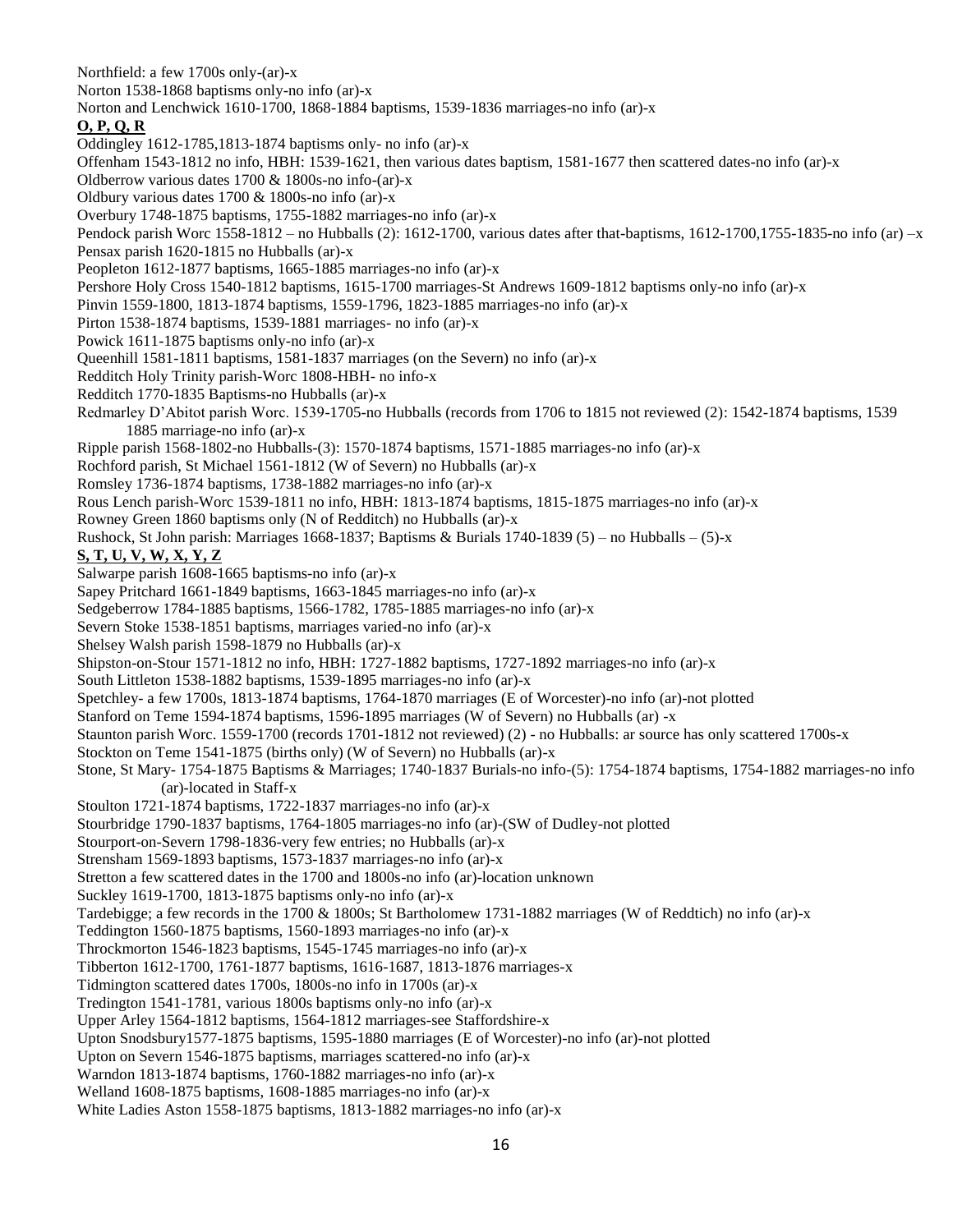Wichenford parish (on the Severn) 1599-1850; no Hubballs (ar)-x Wick 1695-1874 baptisms, 1615-1699, 1754-1882 marriages-no info (ar)-x Wickhamford 1613-1874 baptisms, 1700-1879 marriages-no info (ar)-x Worcester Cathedral 1693-1811 baptisms only-no info- HBH & (ar) Worcester, All Saints 1560-1874 baptisms, 1560-1797, a few in 1800s marriages-no info (ar) Worcester, St Alban 1630-1874 baptisms, 1630-1880 marriages-no info (ar) Worcester, St Andrew 1764-1874 baptisms, a few marriages 1700, 1800s-no info (ar) Worcester, St George (Roman Catholic) 1685-1837 baptisms only-no info (ar) Worcester, St Helen 1538-1875 baptisms, a few 1700 & 1800s-no info (ar) Worcester, St John Bedwardine 1559-1874 baptisms, a few marriages in 1700 & 1800s-no info (ar) Worcester, St Martin: scattered dates 1700 & 1800s-no info (ar) Worcester, St Michael Bedwardine 1546-1874 baptisms, 1548-1880 marriages-no info (ar) Worcester, St Nicholas: scattered dates 1700 & 1800s-no info (ar) Worcester, St Swithin 1538-1874 baptisms, 1538-1885 marriages-no info (ar) Wych(bold?) St Peter 1856-1859 baptisms-no info (ar)-x Wyre Piddle 1716-1879 baptisms, 1716-1837 marriages-no info (ar)-x Wythall 1761-1885 Baptisms (S of Birmingham), no info (ar)-x Yardley parish 1539-1642; 1660-1676 (transcription in progress-2016)-no Hubballs-(4) & (ar)-x **Total = 199 parishes Total parishes in Worcestershire reviewed = 233** ----------

### **No "Hubballs" found in the following parishes**

[HBH] = Harold Hubbell's notes from the Library (no documentation)

#### **Bedfordshire Parish Records [HBH**] (51 parishes listed) no Hubballs found:

Elstow 1602-1812 St Johns, Bedford 1602-1812 St Cuthbert, Bedford 1602-1812 Studham 1569-1812 (to 1650) Sutton 1538-1812 Cockayne Hatley 1602-1812 Wrestlingworth 1578-1812 Eyeworth 1538-1812 Edworth 1552-1812 Woburn Ranton-in-the-Clay 1558-1812 Streatley 1602-1812 Roxton 1602-1812 Great Barford 1559-1812 Renhold 1602-1812 Sandy 1538-1812 Little Barford 1602-1812 Souldrop 1602-1812 Knotting 1592-1812 Melchbourne 1602-1812 Yielden 1602-1812 Shelton 1602-1812 Swineshead 1549-1812 Cardington 1572-1812 Felmersham 1602-1812 Pavenham 1561-1812 Stevington 1603-1812 Old Warden 1576-1812 Cople 1561-1812 Willington 1602-1812 Southhill 1538-1812 Odell 1602-1812 Milton Ernest 1538-1812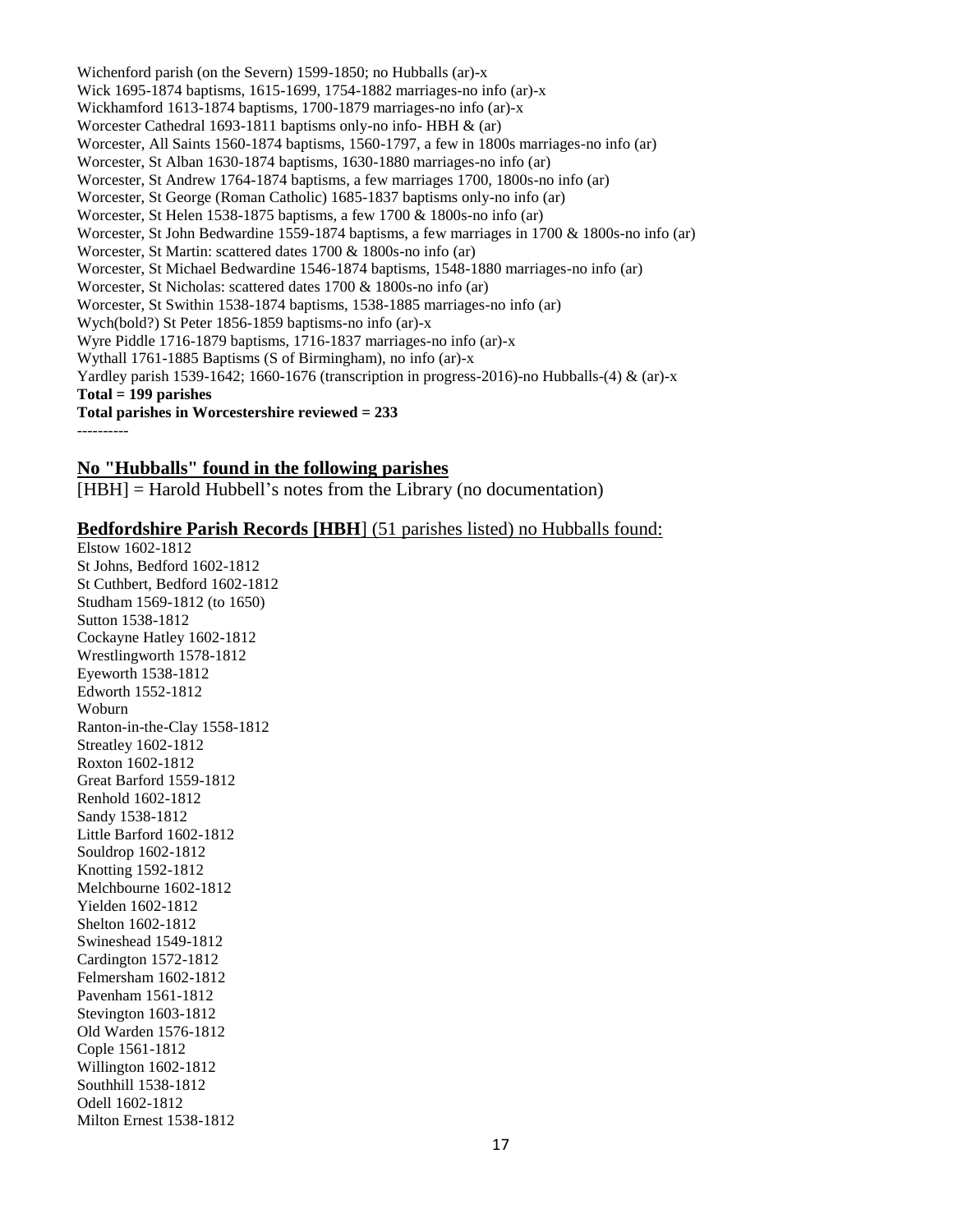Balnhurst 1602-1812 Northill 1562-1812 Upper Gravenhurst 1567-1812 Lower Gravenhurst 1602-1812 Higham Gobion 1602-1812 Bedfordshire Man.Lic 1747-1790; 1791-1812 Brokam 1570-1812 Oakley 1560-1812 Clapham 1603-1812 Biddenham 1602-1812 Ampthill 1602-1812 Tingrith 1572-1812 Fletuick 1602-1812 Clophill 1567-1812 Maulden 1558-1812 Toddingten 1540-1812 Bletsal 1582-1812 Sharnbrook 1596-1812

# **Buckingham County Parishes:**

Chesham 1535-1636 no Hubballs (from internet-see PDF of parish register)

# **Breconshire County Parishes [HBH]:**

Glasbury 1660-1836 no info

# **Cheshire County Parishes:**

Chester Cathedral no info -not entered onto map

# **Derbyshire County Parishes:**

Alfreton parish-Derbyshire 1706-1837 no info (HT)-x Bradley 1630-1812 no info-unsure of location Derby All Saints parish-Derbyshire 1558-1812-2 Hubballs 1800s (P7-HT)-x Heanor parish-Derbyshire 1558-1837 (P14-HT)-x

# **Gloucestershire County Parishes:**

Ashleworth parish 1566-1700-no Hubballs (1701 to 1812 records not reviewed) (2)-x Boddington parish 1612-1700-no Hubballs (2) (records from 1701 to 1812 not reviewed)-x Bromsberrow parish 1558-1700-no Hubballs (2) (records from 1701 to 1902 no reviewed)-x Corse parish 1661-1700-no Hubballs (2) (records from 1701 to 1919 not reviewed)-x Deerhurst parish 1559-1700-no Hubballs (records from 1700 to 1812 not reviewed) (2)-x Elmstone Hardwicke parish 1564-1700-no Hubballs (2) (records 1701 to 1812 not reviewed)-x Forthhampton parish 1578-1700 (dates spotty) no Hubballs (2) (records up to 1701- 1812 not reviewed)-x Hasfield parish 1559-1700-no Hubballs (2) (records from 1701 to 1815 not reviewed)-x Lassington parish 1655-1700-no Hubballs (2) (records from 1701 to 1981 not reviewed)-not on map Norton parish 1569-1700-no Hubballs (2) (records from 1701 to 1812 not reviewed)-x Oxenton parish 1578-1721-no Hubballs (2) (records from 1721 to 1812 not reviewed)-x Staverton parish 1660 to 1710-no Hubballs (2) (records very sketchy)-x Tewkesbury parish 1754-1812 (2) not reviewed-x The Leigh parish 1569-1710-no Hubballs (2) (records from 1711 tom 1812 no reviewed)-x Tirley parish 1653-1700-no Hubballs (2) (records from 1701 to 1812 not reviewed)-x Tredington parish 1550-1708-no Hubballs (2) (records from 1709 to 1812 not reviewed)-x **Total = 16 parishes**

# **Hampshire County Parishes:**

St Tomas a Becket 1701-1775-Hampshire parish register (P33-HT)-not mapped

# **Kent County Parishes [HBH]:**

Baughton-under-Blean 1558-1625 no info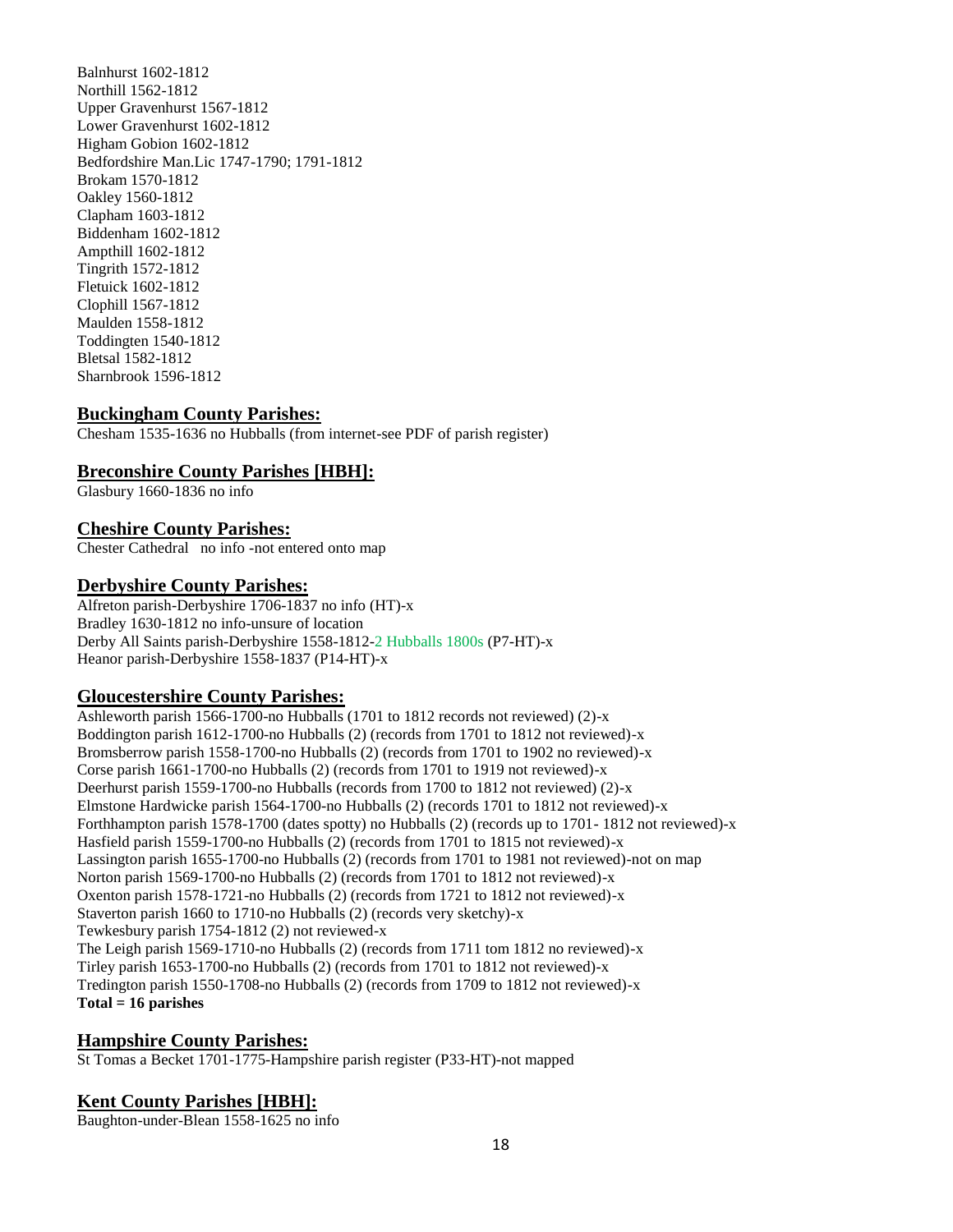### **Lancaster County Parishes:**

St James Didsbury Registers in county of Lancaster 1561-1757-(P28-HT)-not mapped

# **Lincolnshire County Parishes (all marriages only) info from a book on marriages [HBH]:**

Eagle 1588-1837 Doddington Pigot 1562-1837 Bassingham 1572-1812 Thorpe-on-the-Hill 1563-1837 Hecbington 1561-1837 Stapleford 1563

The Lincoln Record Society (v. 49 & v.56) Allington East 1559-1812 Allington West 1559-1812 Auboarn 1562-1837 Bennington. Long. & Foston 1560-1887 Claypole 1538-1837 Lawbitt 1561-1850 Fleet 1561-1812 Hypebom.S; N. Hybehom, Haddingtonn 1562-1837 Kelsay South (St Mary n& St Nicholas) 1569-1812 Moueton 1558-1837 Norton Disney 1578-1812 Pinchbeck 1560-1812 Scarle, north 1564-1812 Sedgebrook 1559-1812 Shellingthorpe 1563-1812 Skinnand 1589-1749 Spaeding 1550-1812 Stuston 1562-1837 Surfleet 1562-1812 Swinderby 1562-1812 Thurlby 1576-1812 Westborougham-Doddington 1564-1837 Weston (St Mary) 1562-1837

# **London:**

Bishopsgate parish-St Botolph-London-Vols II & III-(P25-HT)-not plotted St Martin Outwich-London 1670-1873 (P30-HT)-not plotted St Michael parish-Cornhill-London 1546-1754 (P32-HT)-not plotted St. Vedast-Foster Lane parish register-London 1559-? (P34-HT) not plotted

# **Nottinghamshire County Parishes:**

Headon parish-Nottinghamshire 1566-1812 (P13-HT)- not plotted

# **Surrey County Parishes:**

Merstham parish-Surrey-no info-(HT)-not plotted Richmond parish-Surrey-part 2 (P22-HT)- not plotted

# **Key:**

 $(1)$  = www.melocki.org.uk HT= Hathitrust.org HBH =Harold Hubbell's notes at the Library [note says that some of these records are in the NY public library] INT=Internet (2) = http://freepages.genealogy.rootsweb.ancestry.com/~wrag44/ (this is a website produced by William Good)